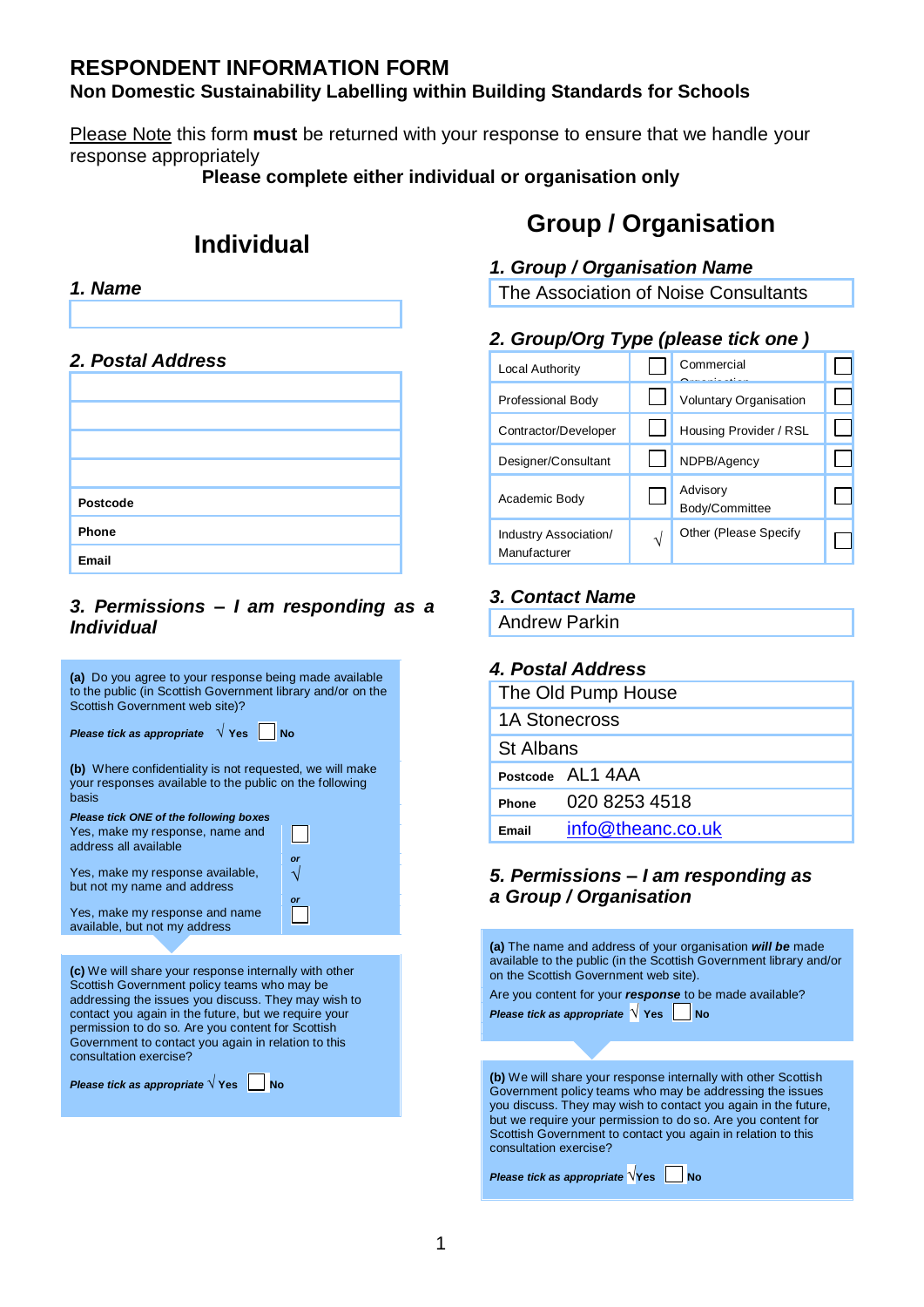# **CONSULTATION QUESTIONS**

### **Background**

Buildings that are designed to be sustainable have positive impacts on the potential for sustaining human wellbeing, minimising carbon dioxide emissions and reducing the use of finite resources. For a building to earn a sustainability label, it must demonstrate that a wide range of factors are considered in its design, and that these factors are achieved in its construction.

On 1st of May 2011 Sustainability labelling was introduced to the Scottish Building Standards through the Building (Scotland) Act 2003. It allows Ministers to make building regulations for the purpose of furthering the achievement of sustainable development. Applicable to all new buildings, the principles build upon the degree of sustainability already embedded within the building regulations.

The labelling system in Section 7 of the Technical Handbooks rewards new buildings that meet the 2010 building standards with a Bronze level label. Further optional upper levels are defined by Silver, Gold and Platinum. These have been created through identifying cost-effective benchmarks verifiable through the building warrant system.

Sustainability was fully developed for domestic buildings, and addresses a variety of aspects aimed at providing delivering sustainable buildings. The introduction of sustainability labelling has been generally welcomed by both industry and Local Authorities, as it clearly defines national sustainability by providing straightforward benchmarks which both designers and organisations can aspire.

Section 7 intends to make sustainable design within the reach of all new buildings and not just belong to a niche market. Sustainability labelling aims to encourage consistency between planning authorities that use supplementary guidance to promote higher measures of sustainable construction in their areas. By making reference to this standard, local aspirations can be met by the selection of clear national benchmarks.

Due to their more varied and complex nature, labelling for non-domestic buildings was only partially developed. It is the purpose of this consultation to develop these further using schools as a pathfinder in the first instance.

The development of the non domestic labelling system takes into account what is necessary to meet the requirements of other systems that demonstrate a building's sustainability.

Consultees are encouraged to respond on any aspect of the proposals but Scottish Ministers would welcome comments specifically on the issues that have been targeted. It is recognised that a 'yes' or 'no' is not always a satisfactory answer to the question. Consultees are therefore encouraged to add reasons for their answer to expand their opinions, particularly when they disagree with the approach proposed.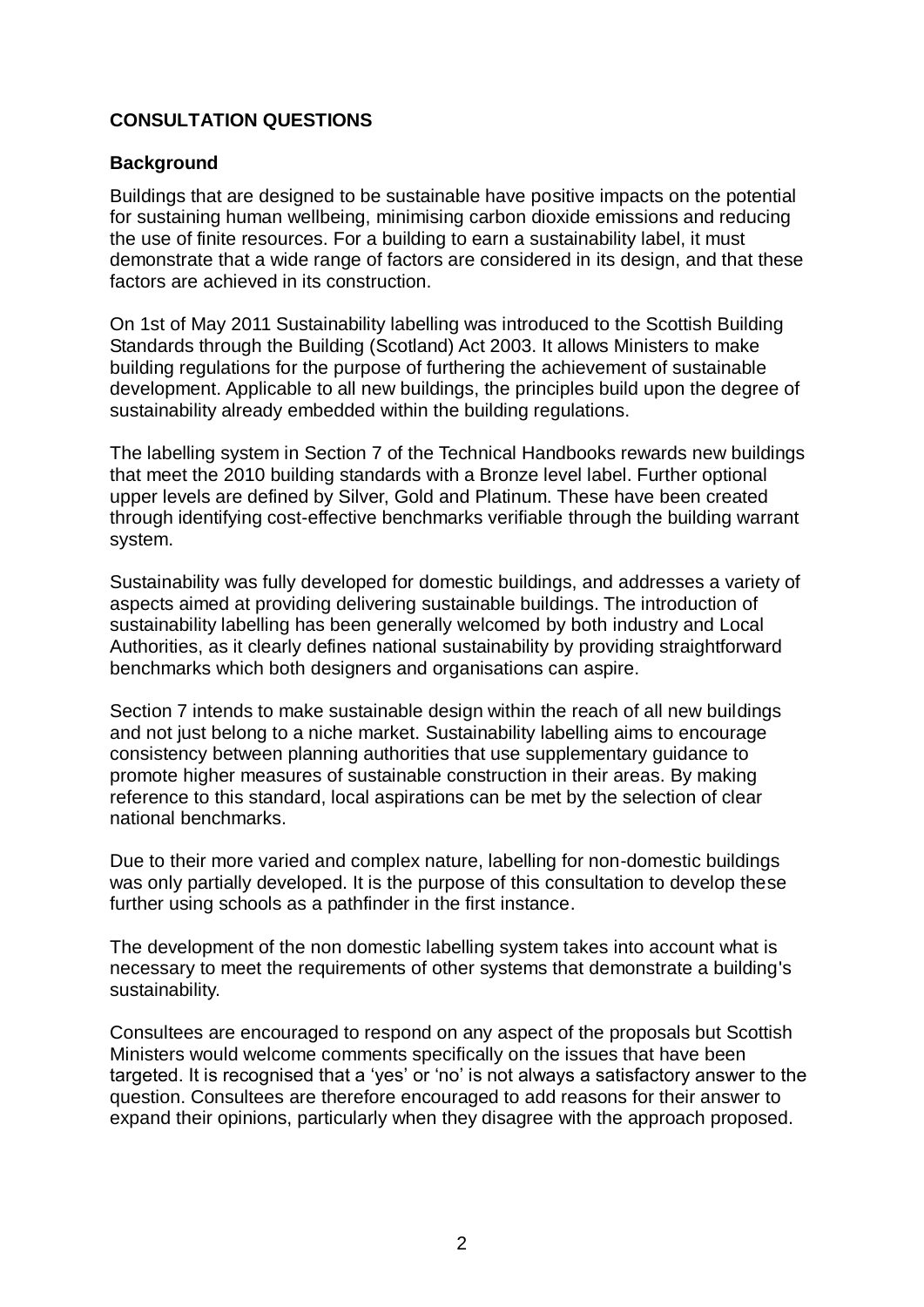# **1. Scope and balance**

It is intended that sustainability labelling for new schools should build on the existing system and continue to define measures that can be easily verified using both calculations already needed or plan checking of specifications.

Building Standards Division of the Scottish Government (SG) has explored through a working party the aspects of design and construction of school buildings relating to sustainable development appropriate for the optional higher levels of sustainability. The aspects define aims relevant to the building warrant stage of a development when applicants are looking at the detail of buildings. They address issues that can be verified within the building standards system and so tend to be directed towards technical environmental performance issues. The eight aspects proposed for schools are:

- $CO<sub>2</sub>$  emissions
- Energy for thermal comfort and artificial lighting
- Water Efficiency
- **Biodiversity**
- Wellbeing
- Flexibility and adaptability
- Material Use and Waste
- Optimising Performance

#### **1. Are consultees content that the defined aspects for school buildings reflect a balance of sustainability issues that can be delivered by the building standards system?**

| es | N٥ | $\boxtimes$ |
|----|----|-------------|
|    |    |             |

Where appropriate, please provide comment in support of your answer:

**We have concerns regarding the content of Section 6c Acoustics. We have not commented on other areas as this is outside the scope of our expertise**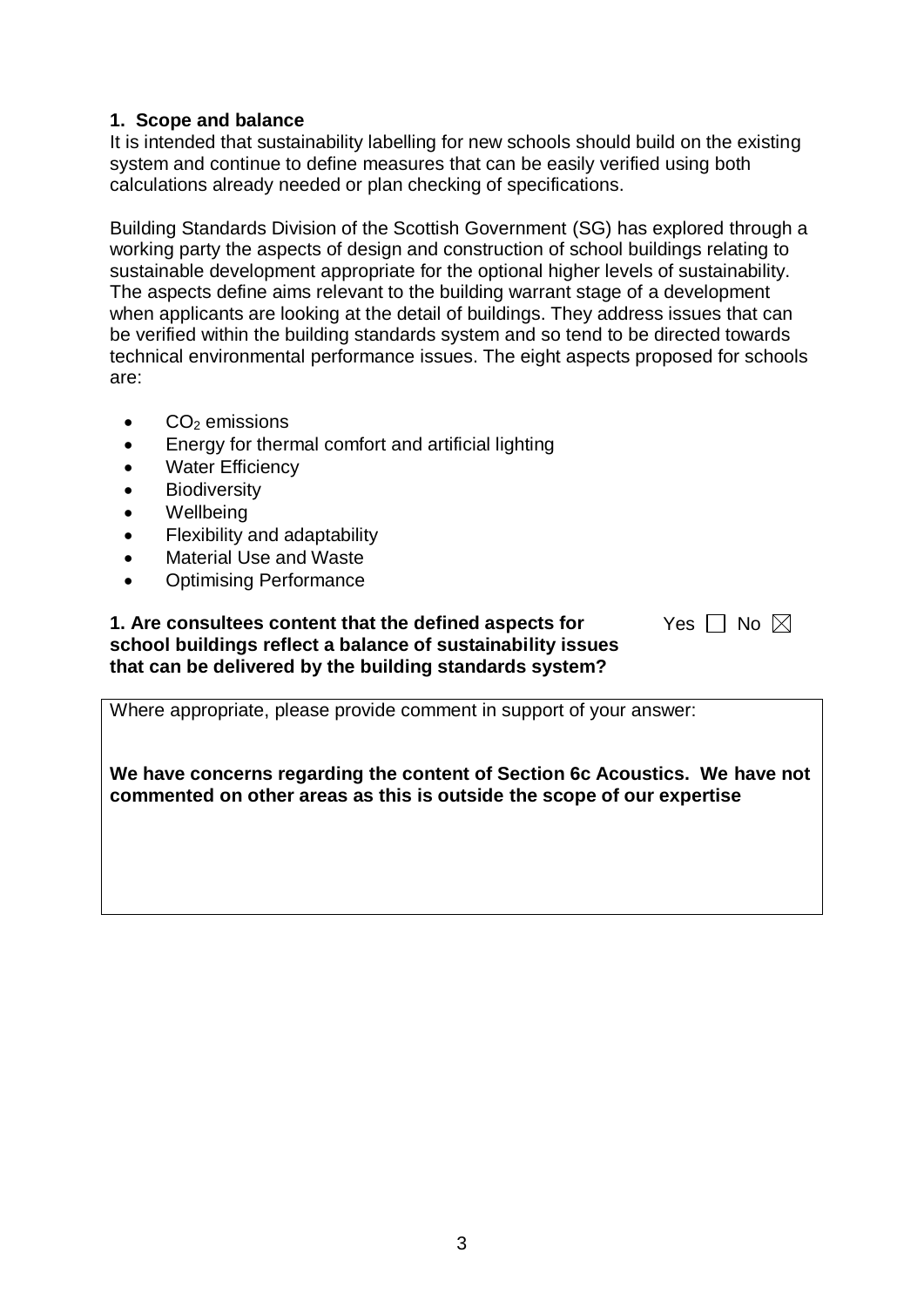# **2 Revisions to Regulation 7.1**

It is proposed that the principles behind the existing mandatory building standard 7.1 will remain which requires a label showing the level of sustainability to be fixed to the building. It will however have the text highlighted in yellow for 7.1(b) amended to take account of schools.

## **Standard 7.1**

## **Mandatory**

**Every building must be designed and constructed in such a way that— (a) with regard to a dwelling, a level of sustainability specified by the Scottish Ministers in respect of carbon dioxide emissions, resource use, building flexibility, adaptability, and occupant well-being is achieved;**

*(b) with regard to a school building containing classrooms, a level of sustainability specified by the Scottish Ministers in respect of carbon dioxide emissions, resource use, building flexibility, adaptability, biodiversity and occupant well-being is achieved;*

*(c)* **with regard to non-domestic buildings** *other than school buildings containing classrooms***, a level of sustainability specified by the Scottish Ministers in respect of carbon dioxide emissions is achieved; and**

*(d)* **a statement of the level of sustainability achieved is affixed to the dwelling or non-domestic building.**

#### **Limitation:**

This standard does not apply to—

(a) alterations and extensions to buildings, other than alterations and extensions to stand-alone buildings having an area less than 50 square metres that would increase the area to 50 square metres or more, or alterations to buildings involving the fit-out of the building shell which is the subject of a continuing requirement;

(b) conversions of buildings;

(c) buildings that are ancillary to a dwelling that are stand-alone having an area less than 50 square metres;

(d) buildings which will not be heated or cooled other than by heating provided solely for the purpose of frost protection;

(e) buildings intended to have a life not exceeding the period specified in regulation  $6:$  or

(f) conservatories.

#### **2. Do consultees agree with the proposed revisions to standard 7.1?**

Yes  $\Box$  No  $\Box$ 

Where appropriate, please provide comment in support of your answer: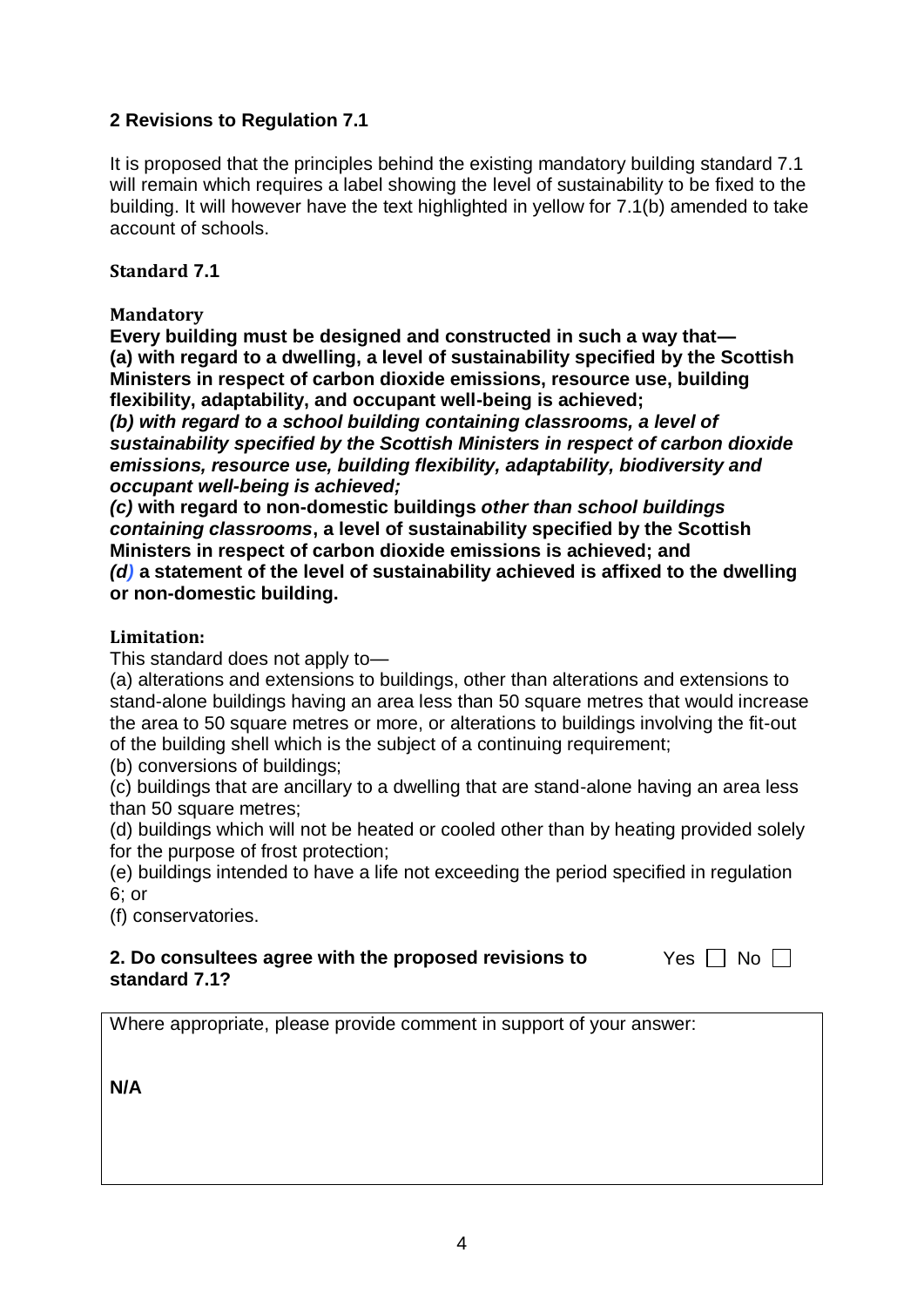# **3. Aspect of Energy efficiency for thermal comfort and artificial lighting**

This aspect should act as an incentive to encourage long-term energy efficiency via the automatic control of heating, cooling, ventilation and artificial lighting. Simply addressing fabric energy efficiency through improved U Values and air tightness beyond that of the existing energy standards has a reduced lifecycle cost benefit impact than when applying the same principle to domestic buildings.

It is anticipated that the design of a more sustainable building will encourage the inclusion of passive measures such as exploiting solar gain, encouraging natural ventilation and good levels of natural lighting. However there will inevitably be the need to ensure that where energy is required for the purpose of heating, cooling, ventilation and artificial lighting of the building that the controls should automatically optimise these functions.

For further details on proposals please refer to the accompanying draft guidance document.

Yes  $\Box$  No  $\Box$ 

#### **3. Do consultees agree with the proposed approach for energy efficiency by addressing controls to optimise thermal comfort and artificial lighting?**

|  |  |  | Where appropriate, please provide comment in support of your answer: |
|--|--|--|----------------------------------------------------------------------|
|  |  |  |                                                                      |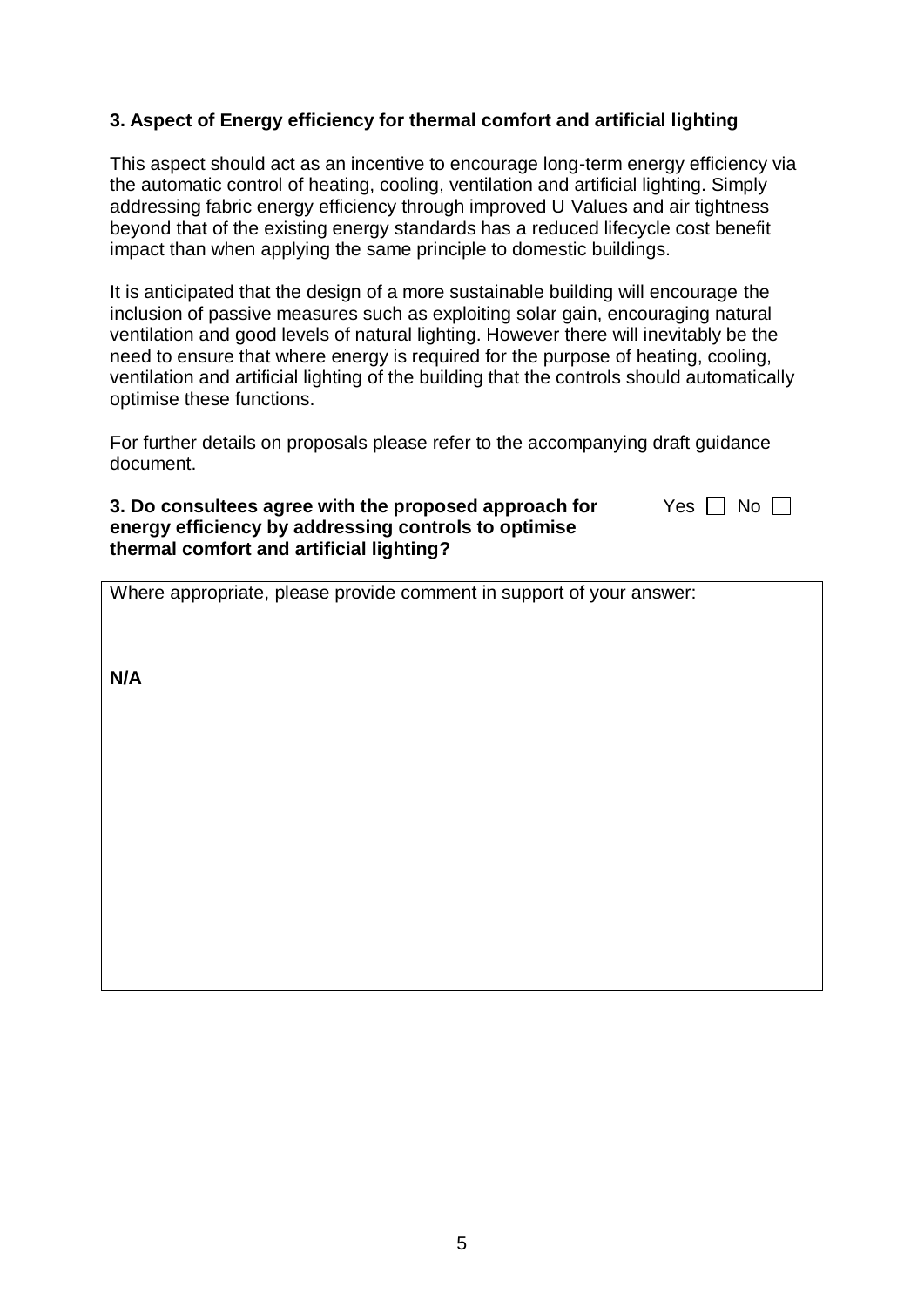# **4. Water Efficiency**

#### **4a. Water use efficiency**

For the most part, Scotland does not suffer from water shortages. Scottish Water is the largest user of electricity in Scotland with a large proportion of energy used for the production of potable water and treating waste water. The reason for addressing water efficiency is to reduce the energy used throughout the water cycle. Users will generally not be aware of the energy used in providing water to a building and its subsequent removal, treatment and disposal. The aim of this aspect is to minimise the consumption of potable water through the installation of low flow fixtures and fittings including:

- a. WC cisterns
- b. Urinals
- c. Wash Hand Basin Taps
- d. Showers
- e. Water butts
- f. Rainwater harvesting or greywater recycling system

Note: Kitchens*,* laboratory, or service room sinks are not included in low flow fitting targets.

A fittings based approach is proposed as the most effective and practical method for addressing water use efficiency. This has the advantage of allowing a simple check on specified and installed products that are being widely commercially available.

For further details on proposals please refer to the accompanying draft guidance document.

#### **4a. Do consultees consider the water efficiency measures offer a practical approach to encouraging a more efficient use of water resources?**  Yes  $\Box$  No  $\Box$

Where appropriate, please provide comment in support of your answer:

**N/A**

#### **4b. Energy for water heating**

Water heating accounts for around 8% of overall energy use in schools. Reducing water use through efficient fixtures and fittings and the energy used for heating water will reduce the energy consumption in a building and subsequently the  $CO<sub>2</sub>$ emissions leading to direct financial savings. Energy required for the heating of swimming pools will not be included as a requirement in sustainability for schools.

Real-time consumer feedback helps to raise awareness of water use and the associated energy used and alert occupants where there may be potential problems. Therefore a real-time resource use display device to include hot water consumption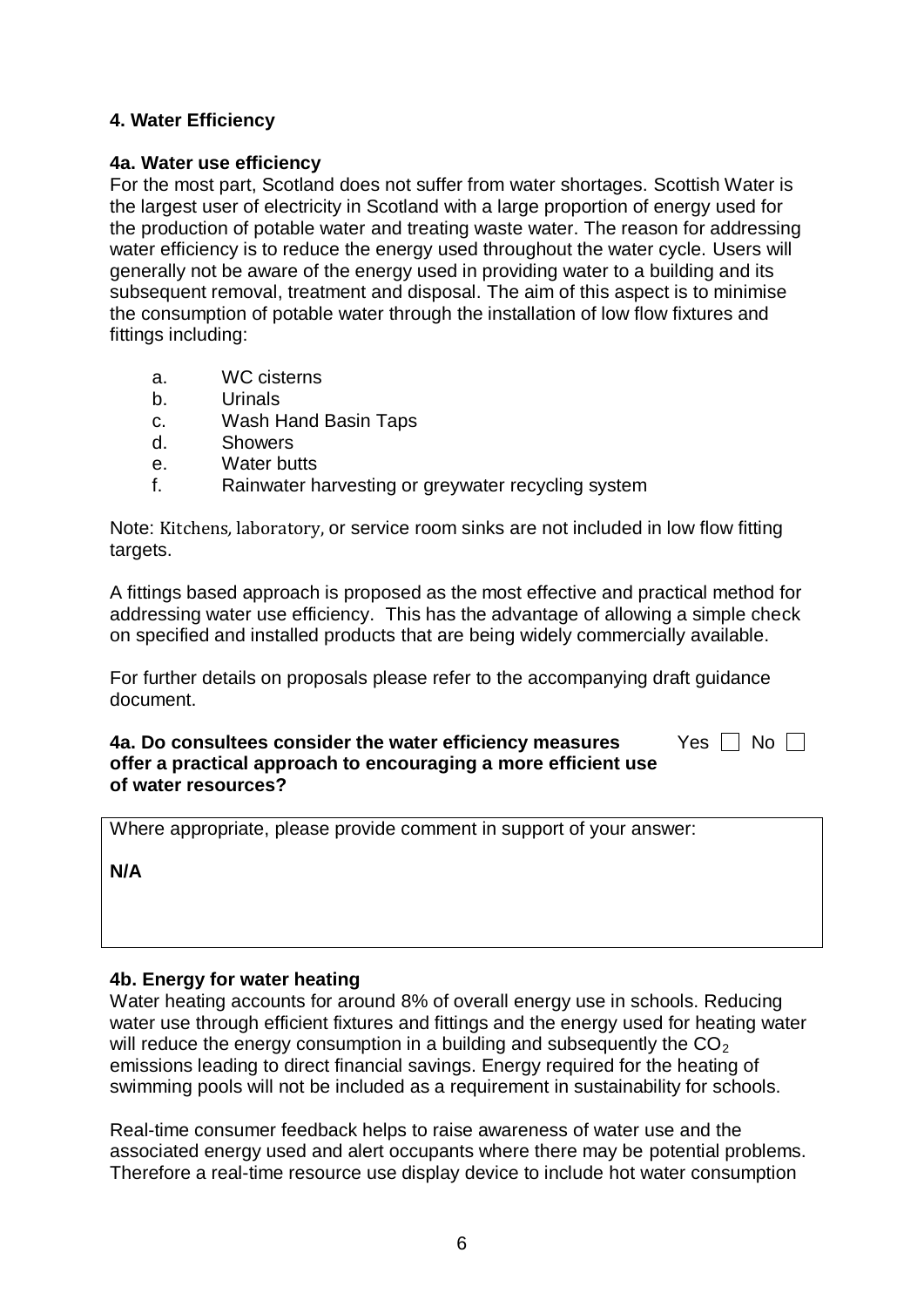is proposed together with requiring a percentage of the annual energy demand for water heating should be from heat recovery or renewable energy sources.

For further details on proposals please refer to the accompanying draft guidance document.

#### **4b. Do consultees agree with the proposed approach for energy for water heating and resource use monitor?**

|  | n |  |
|--|---|--|
|--|---|--|

|  | Where appropriate, please provide comment in support of your answer: |  |
|--|----------------------------------------------------------------------|--|
|  |                                                                      |  |

**N/A**

#### **4c. Surface water management**

The most appropriate manner to address surface water is by incorporating a Sustainable Urban Drainage System (SUDS). SUDS are appropriate in both urban and rural situations and are needed to protect water quality and reduce potential for flood risk.

Often used to minimise the potential for silt, chemicals or oil pollution to natural watercourses from surface water run-off from buildings and hard surfaces. SUDS can also provide attenuation of surface water to reduce the impact of flow on watercourses. A well designed system can include features such as green roofs, living walls and attenuation ponds which can make a positive contribution to the amenity and wildlife value of a site. Attenuation ponds can require up to 5-7% of a site area, although this may be reduced where other SUD solutions are employed.

Green roofs and living walls not only offer solutions for dealing with surface water but support the natural biodiversity of a site. Further benefits include additional improved thermal insulation and cooling in the summer months thereby reducing whole life costs, reduced flooding risks, increased opportunity for contact with nature and creating a healthy environment through improved air quality and noise reduction. They can also be used as an educational tool enabling opportunities for contact with nature particularly within urban environments. Further details on green roofs can be found on the Scottish Green Roof forum available at<http://www.sgrf.org/>

Scottish Planning Policy seeks to address the issue of surface water disposal through the Water Environment (Controlled Activities) (Scotland) Regulations 2005 which calls for all surface water from new development to be treated by SUDS before being discharged into the water environment (the exception being single houses or where the discharge will be into coastal water).

Section 3.6 of the Building Standards Technical Handbooks already provides guidance to address surface water drainage and encourage the use of SUDS. The aim of introducing it to sustainability labelling is to encourage systems that address both surface water issues and makes a positive contribution to the amenity and wildlife value of a site and the people who may use it.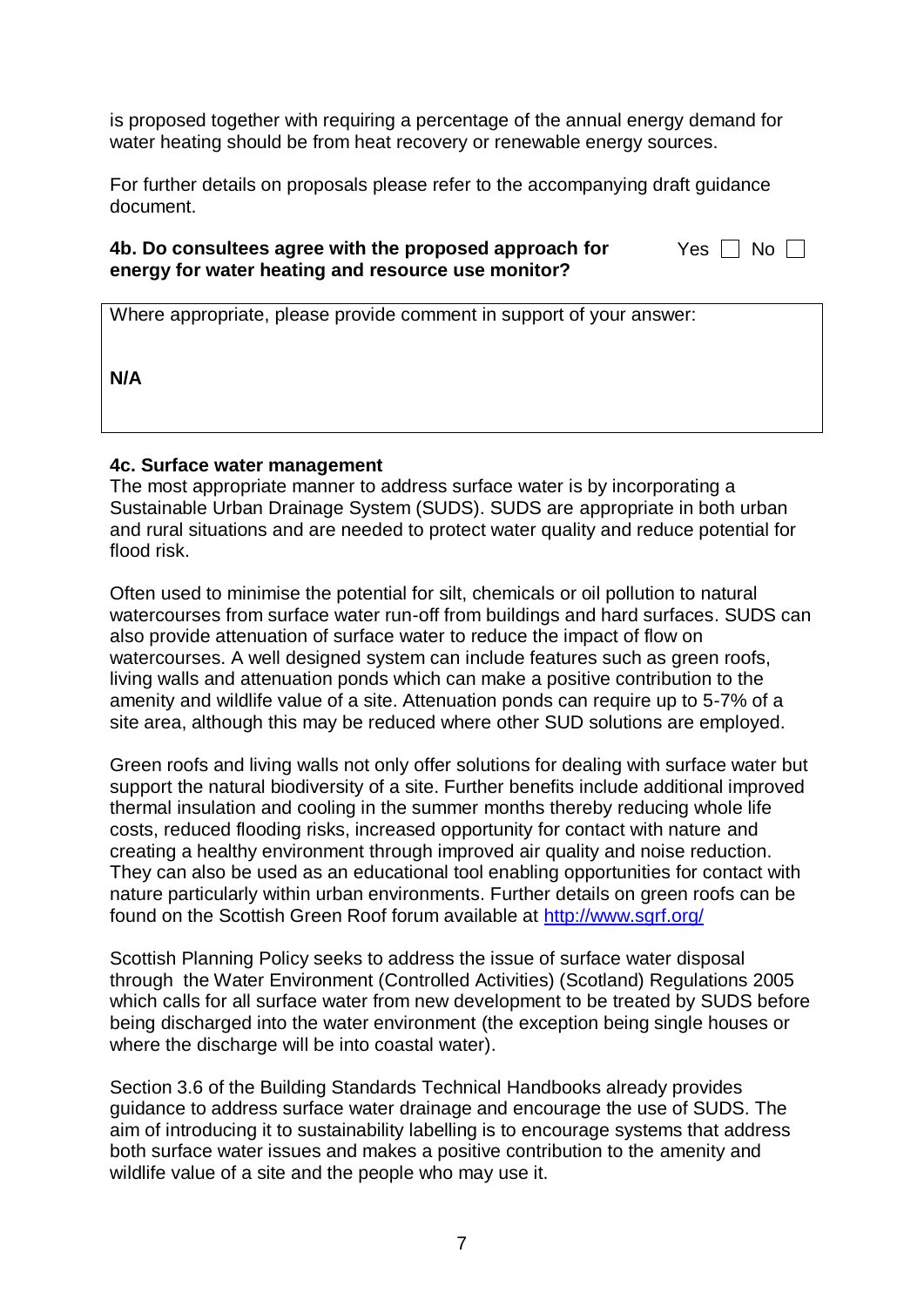For further details on proposals please refer to the accompanying draft guidance document.

| 4c. Do consultees agree with the proposed approach for | Yes $\Box$ No $\Box$ |
|--------------------------------------------------------|----------------------|
| surface water management?                              |                      |

Where appropriate, please provide comment in support of your answer: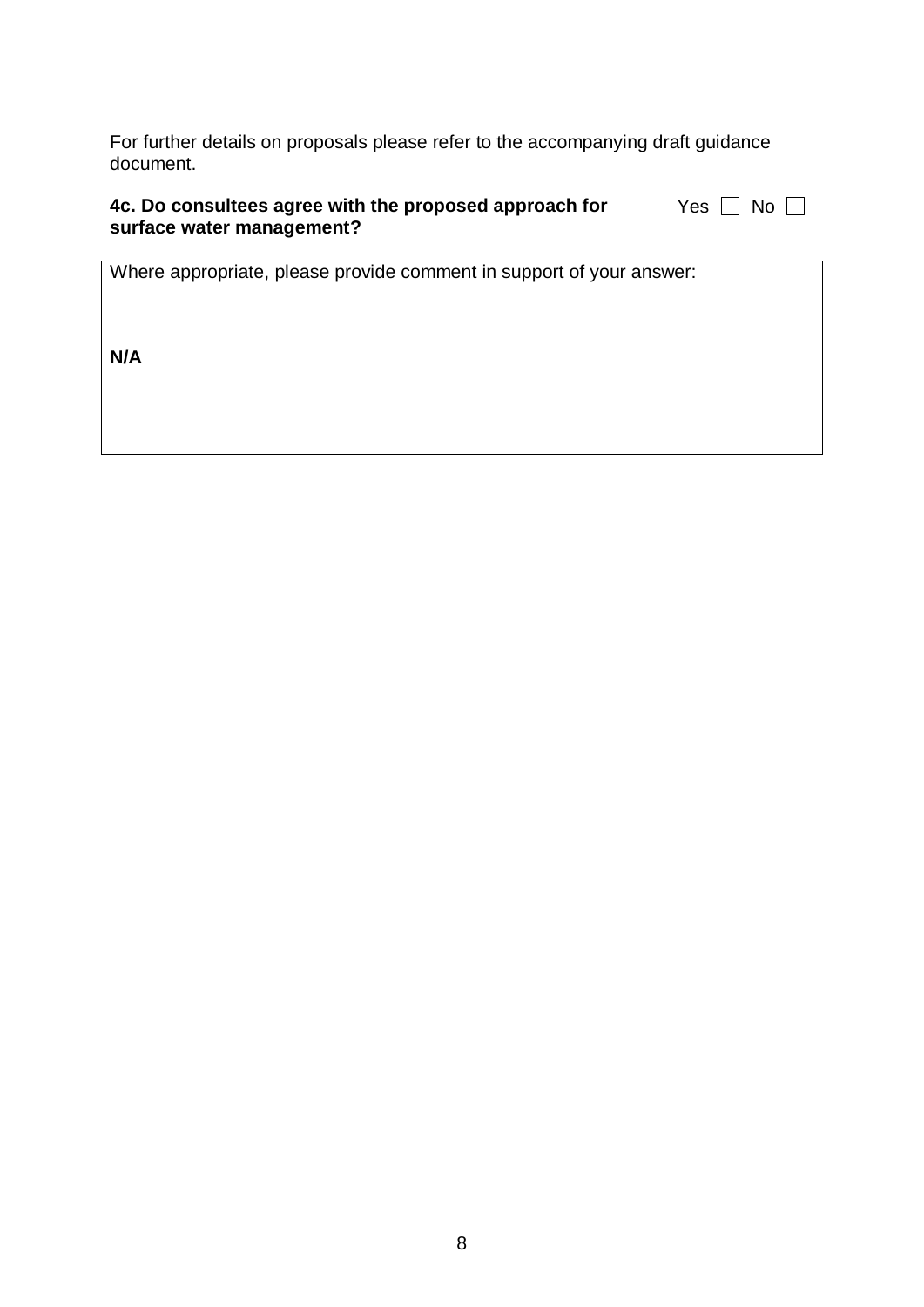# **5. Biodiversity**

Biodiversity does not feature in building regulations and therefore the introduction of a biodiversity aspect would be new to Building Standards. The reasons for including biodiversity in the proposed sustainability system are:

- to minimise the impact of building development on existing site.
- to enhance and encourage the biodiversity of the natural habitat on developments
- to increase the opportunity for pupils to have contact with nature and promote ecology.

Biodiversity is the range of organisms present in a particular ecological community or system. It can be measured by the numbers and types of different species or the genetic variations within and between species. Ecology is the study of the relationships between living organisms and their interactions with their natural environment.

Planning Advice Note 65 provides information on Planning and opens spaces which encourage biodiversity and ecology through green networks and infrastructure. SG Planning's Green Infrastructure guidance encourages the use of items such as green roofs, living walls, and allotments growing spaces, orchards, and managed water courses.

It is proposed that areas of land within the curtilage of schools could be set aside to improve biodiversity through the development of native woodland areas, natural habitats and dedicated areas for the growing of fruit and vegetables. A biodiversity document will assist pupils and teachers to promote ecology through the natural lifecycles of growing fresh produce or the protection of natural habitats and recognise and how this contributes to a sustainable future. Such provisions not only improve biodiversity through practical participation but improve the well being of individuals.

For further details on proposals please refer to the accompanying draft guidance document.

Yes  $\Box$  No  $\Box$ 

#### **5. Do consultees agree with the proposed approach and criteria for including biodiversity?**

Where appropriate, please provide comment in support of your answer: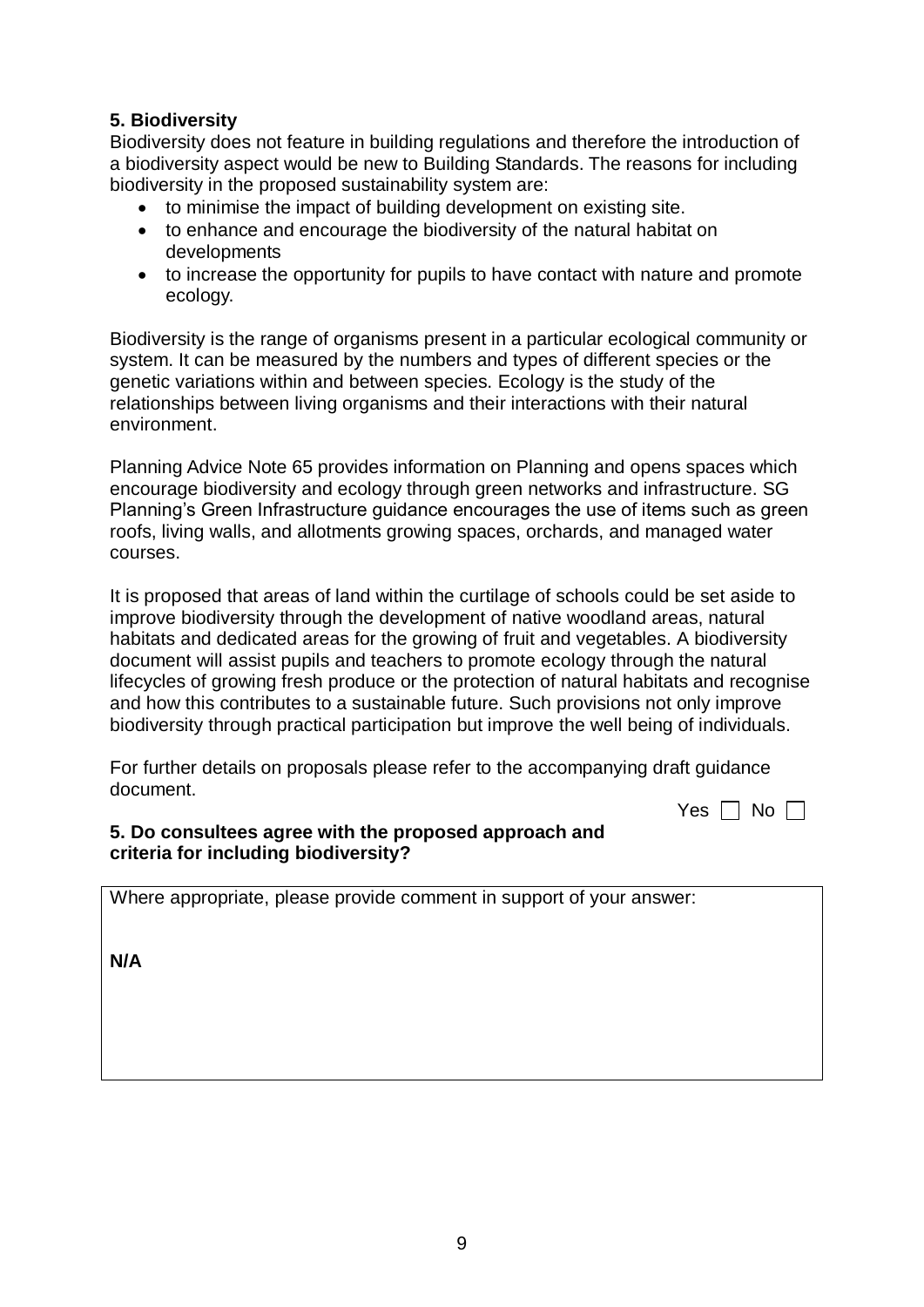# **6. Wellbeing**

For buildings to possess a degree of all-round sustainability, a balance of social, economic and environmental factors must be displayed. By definition, sustainability is long-term. So to maintain relevance in Scotland that increasingly aspires to sustainable development, this aspect looks to address the social well-being of building users at a personal level, as well as technical issues.

Wellbeing tackles issues such as occupants' comfort and welfare with aspirational qualities that designers can aim for that are more holistic and long-term. There are some areas directly relating to a building user's wellbeing already covered in building standards (i.e. ventilation, thermal comfort, transmission of noise). For the purpose of upper levels of wellbeing, the following topics are proposed enhanced natural daylight**,** indoor air quality monitors, room volume and acoustics.

## **6a. Enhanced natural daylight**

This is beneficial to a sense of overall well-being and recognised as improving the academic performance of pupils as well as improving the aesthetics of internal spaces. Schools are primarily occupied during daylight hours. Building Bulletin 90 (BB90) 'lighting for school design' recommends that 'sustainable school design should assume that daylight will be the prime means of lighting when it is available'. Natural daylight also reduces the need for artificial lighting. The incorporation of daylight linked controls for artificial lighting can further reduce overall energy costs. Adopting this approach ensures that consideration for daylighting has been appropriately addressed from the outset of the design.

Daylight can be measured by a daylight factor which is expressed as a percentage that will rise or fall depending on the relationship of glazed area and room dimensions. This is simplified as an average for a particular room*.* An average daylight factor (DF) calculation is proposed for certain occupied areas in schools. Guidance on how to achieve this is found in the CIBSE Lighting Guide 10: 'Daylighting and window design' and suggests:

- A daylight factor of 5% or more will create an acceptable environment when day lit only.
- A daylight factor of 3% will require artificial lighting for uniformity.
- A daylight factor of 2% or less will require use of artificial lighting most of the time.

For further details on proposals please refer to the accompanying draft guidance document.

#### **6a. Do consultees agree with the proposed approach of addressing natural daylighting for sustainable schools?**

|--|--|--|

Where appropriate, please provide comment in support of your answer: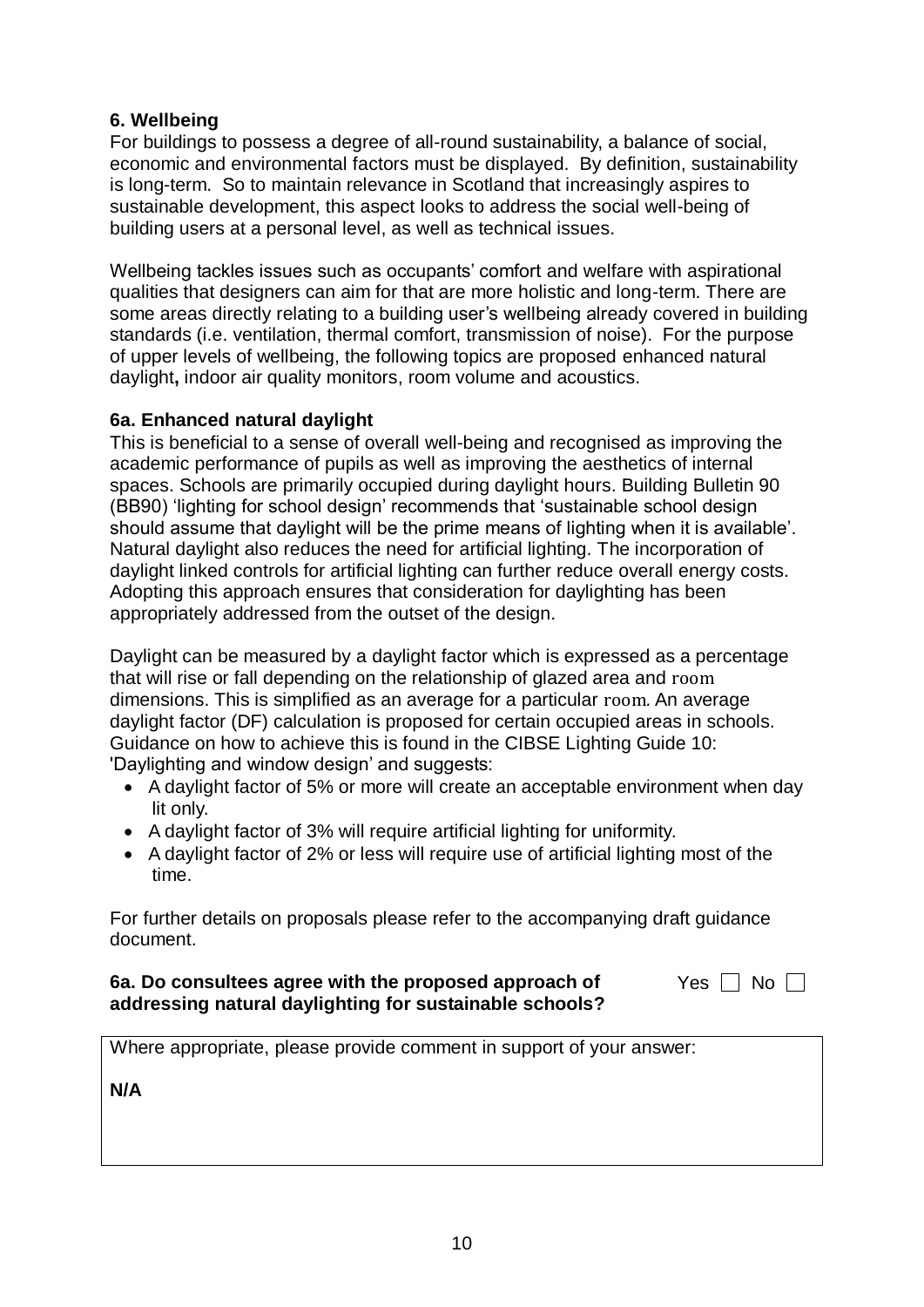#### **6b. Indoor Air Quality**

Good indoor air quality (IAQ) is also highlighted as an important issue for sustainable school design. Ventilation to maintain IAQ contributes to the health, comfort and wellbeing of the occupants. Without adequate ventilation it is likely that indoor pollutants will rise to unacceptable levels. These pollutants can include volatile organic chemicals (VOCs), gases such as nitrogen dioxide, ozone and carbon monoxide, particulate matter and fibres, and biological particles such as bacteria, fungi and pollen. Considered ventilation can also be used for natural cooling, prevent summer overheating. However it should be noted that in most cases IAQ can only be as good as the external air quality.

Ventilation for good indoor air quality is required under Building Standard 3.14. This recognises that good ventilation is important to remove unnecessary  $CO<sub>2</sub>$ , organic impurities, unwanted fumes, dust and odours. Another benefit of good ventilation is that it assists in maintaining an acceptable level of relative humidity within buildings. Failure to maintain acceptably low levels of relative humidity can lead to condensation, mould and mildew growth, which can become a source of health related problems, e.g. asthma and allergies.

'BB 101 Ventilation of School Buildings' recommends: "Ventilation should be provided to limit the concentration of carbon dioxide in all teaching and learning spaces. When measured at seated head height, during the continuous period between the start and finish of teaching on any day, the average concentration of carbon dioxide should not exceed 1500 parts per million (ppm).

Occupancy levels of a classroom will vary throughout the day. Whilst the capacity of a mechanical ventilation system should be able to maintain an acceptable IAQ, the provision of a measuring and monitoring device for all teaching accommodation will ensure that optimum quality is obtained whilst maximising the efficiency of a mechanical system.

For further details on proposals please refer to the accompanying draft guidance document.

## **6b. Do consultees support the provision of an air quality monitor for teaching accommodation?**

| ц | \l<br>י |  |
|---|---------|--|
|   |         |  |

Where appropriate, please provide comment in support of your answer: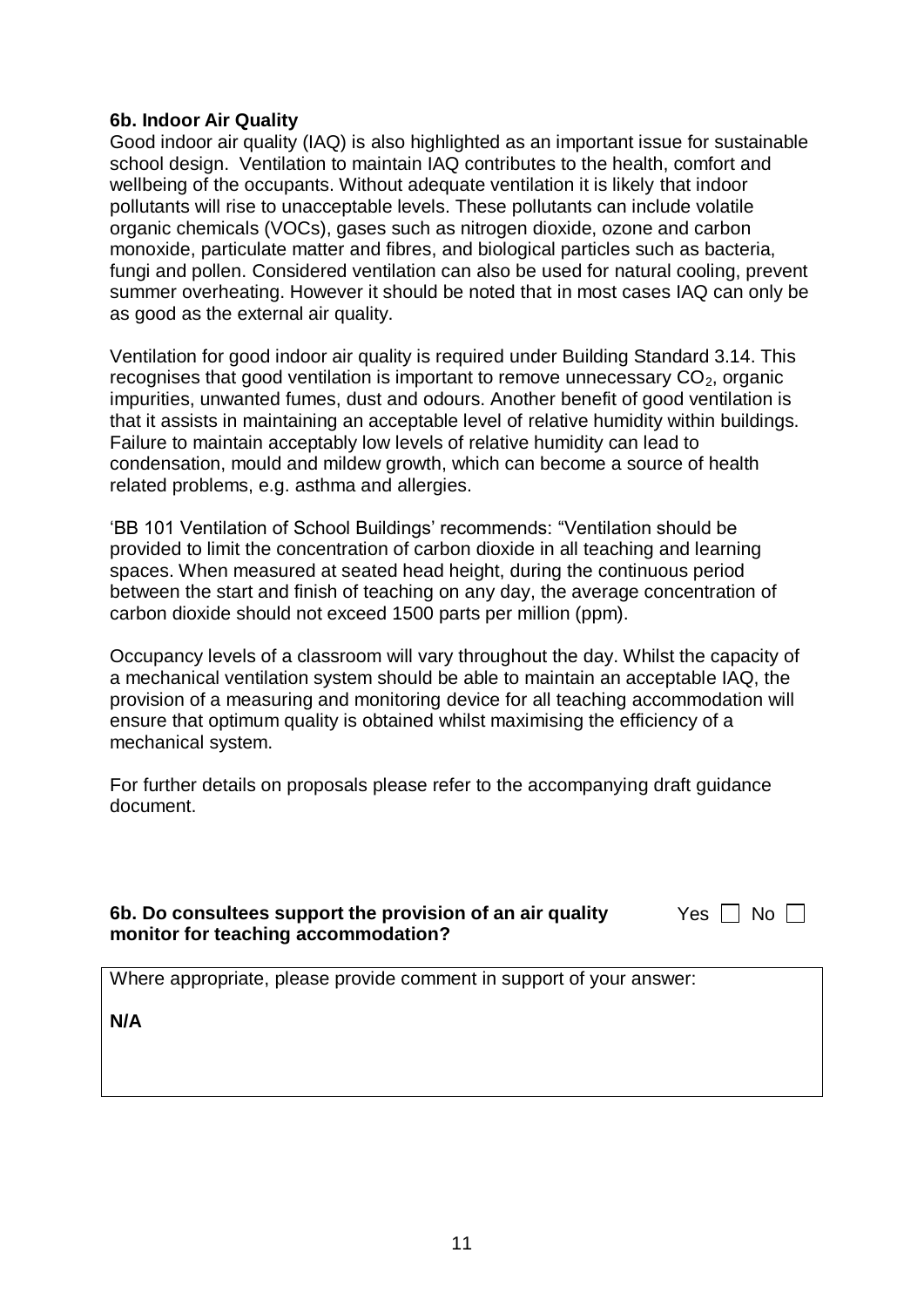#### **6c. Acoustics**

The purpose of introducing noise to sustainability labelling is so that the acoustic levels and sound insulation of a building are conducive. Favourable classroom acoustics benefit pupils and teachers alike improving pupil's wellbeing and academic performance as well as improve a school's usability for alternative functions.

Background noise can be a significant obstacle to effective listening. Noise not only masks speech making it difficult to hear what is being said but can also leave pupils tired from the effort required to listen. Therefore it is essential that attention be given to creating teaching spaces with effective acoustics. Effective sound insulation is necessary to establish low background noise levels and ensure that an appropriate acoustic level can be achieved This is essential so that sound does not build up when children are working in groups or more than one person is talking at any one time.

There are currently no minimum standards for acoustic performance or noise reduction for schools, within current building regulations. There is however SG acoustics guidance for schools in "School Design: Optimising the Internal Environment, Building our Future: Scotland's School Estate".

Further guidance is available Building Bulletin 93 (Acoustic Design of Schools) (BB93). Its objective is to ensure that the design and construction of the school provides acoustic conditions (suitable indoor ambient noise levels) which facilitates clear communication of speech between teachers and students, and does not interfere with study activities.

Acoustic design of schools is a complex matter and it is proposed that for upper levels of sustainability, a written design specification is provided by a specialist acoustic consultant to ensure appropriate acoustic performance levels are set for all teaching spaces addressing:

- i indoor ambient noise levels including noise from building services
- ii airborne sound insulation between teaching spaces
- iii airborne sound insulation between circulation spaces and teaching spaces
- iv impact sound insulation for floors
- v reverberation in teaching spaces
- vi sound absorption in corridors, entrance halls and stairwells
- vii design of open plan teaching spaces

For further details on proposals please refer to the accompanying draft guidance document.

#### **6c. Do consultees support the approach of addressing Yes**  $\boxtimes$  **No acoustics for schools?**

Where appropriate, please provide comment in support of your answer:

#### **Background**

The ANC is the trade association for acoustic, noise and vibration consultancy practices in the UK representing 117 member companies, who employ nearly eight hundred consultants. Established in 1973, the ANC seeks to raise the standards of acoustic consultancy and improve recognition of the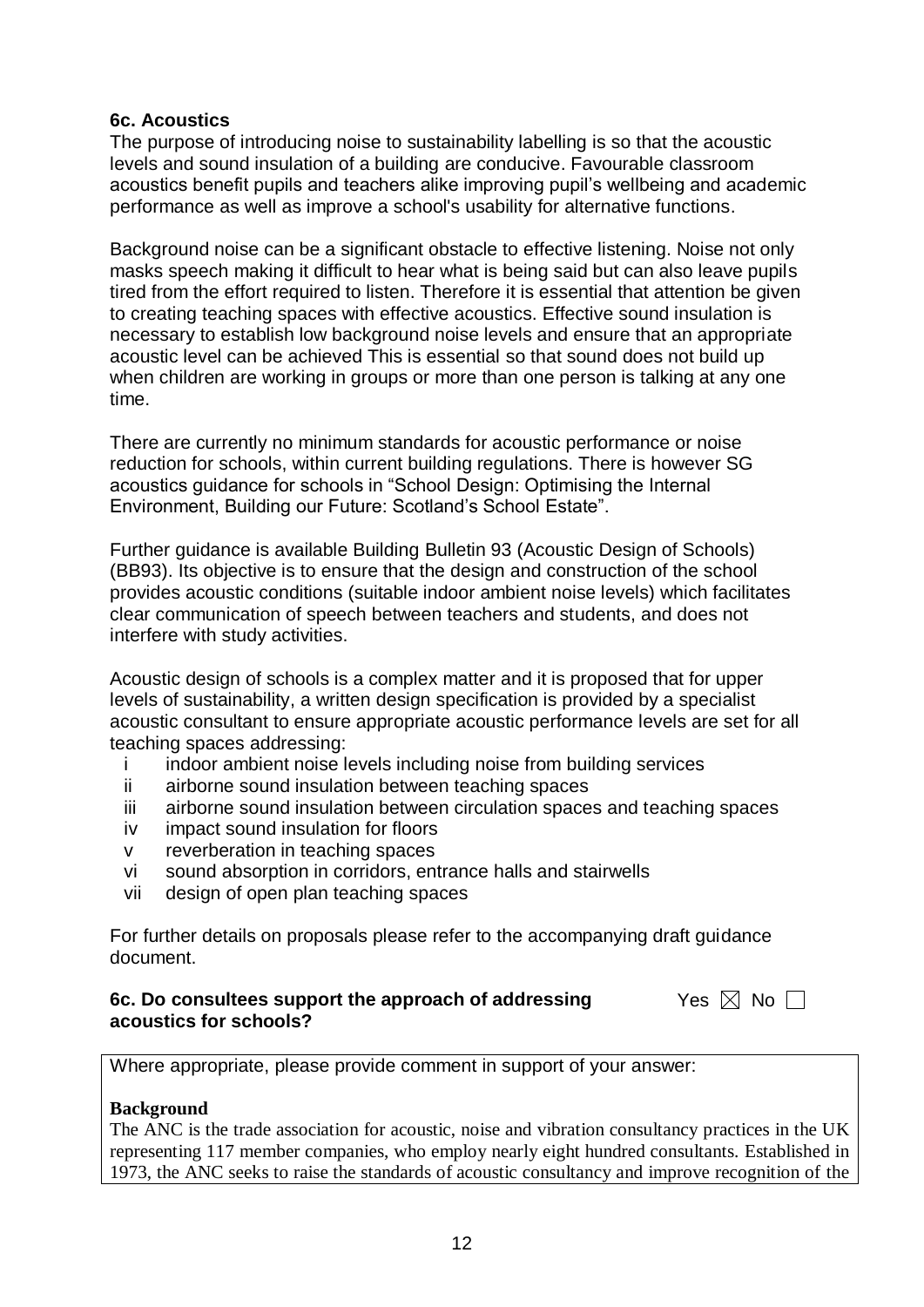vital role which good acoustics, and the management and mitigation of noise and vibration play in achieving good design and effective planning in the built and natural environment. Membership of the ANC is open to all acoustics consultancy practices able to demonstrate the necessary professional and technical competence.

We have limited our comments to the acoustic performance aspects of the proposed standards.

# **General Comments**

Research undertaken over the past 30 years has shown solid links between the effects of exposure to noise on children's learning and performance at school resulting in deficits in sustained attention, visual attention, poorer auditory discrimination, speech perception, poorer memory for task that require high processing demands of semantic material, poorer reading ability and poorer performance of schools on national standards *[1].* There is little doubt that a lack of good acoustic design has a detrimental effect upon learning and attainment in primary school children *[2,3]* with the potential for detrimental effects upon reading *abilities [4, 5]* 

In light of this evidence acoustics should be considered as one of the most critical features at the Bronze, Silver and Gold standard level when considering students, both in terms of their immediate and future wellbeing.

We would consider poor school acoustic design to be detrimental to the sustainability of any school building.

- Unsustainable in the terms of providing an adequate teaching environment for the child, as previously stated.
- Un-sustainable in terms of providing cost effective teaching facilities, particularly for children with hearing impairments. We would note that the cost of appropriate acoustic treatments to a classroom would accumulate to £2500 over the lifetime of the building while the cost of specialist school education required for a hearing impaired child can accumulate to as much as £90000 per year [6]
- Un-sustainable in terms of providing a healthy working environment for teachers with as much as 80% of teachers having experienced voice problems [7]

There does not appear to be any mention of BREEAM. This is an established assessment method for schools throughout the UK and is often linked with funding for schools. Does this new assessment method seek to replace BREEAM as an assessment tool?

The ANC have been working closely with the Education Funding Agency in England for the rewrite of Building Bulletin 93 (BB93). There is now a revised Section 1 of BB93 that forms a contract document for the Priority Schools Building Programme and is shortly to be sent out for industry consultation to be formally adopted as a replacement for BB93 and a means of compliance with English & Wales Building Regulations. For ease of reference in our response, this new document will be referred to as 'PSBP BB93'. This document can be freely downloaded from the following link:

[http://www.education.gov.uk/schools/adminandfinance/school](http://www.education.gov.uk/schools/adminandfinance/schoolscapital/buildingsanddesign/baseline/b00213595/baseline-designs---how-the-designs-address-the-brief/acoustics) [scapital/buildingsanddesign/baseline/b00213595/baseline](http://www.education.gov.uk/schools/adminandfinance/schoolscapital/buildingsanddesign/baseline/b00213595/baseline-designs---how-the-designs-address-the-brief/acoustics)[designs---how-the-designs-address-the-brief/acoustics](http://www.education.gov.uk/schools/adminandfinance/schoolscapital/buildingsanddesign/baseline/b00213595/baseline-designs---how-the-designs-address-the-brief/acoustics)

The ANC wrote a Good Practice Guide for testing in schools, which is used and cited by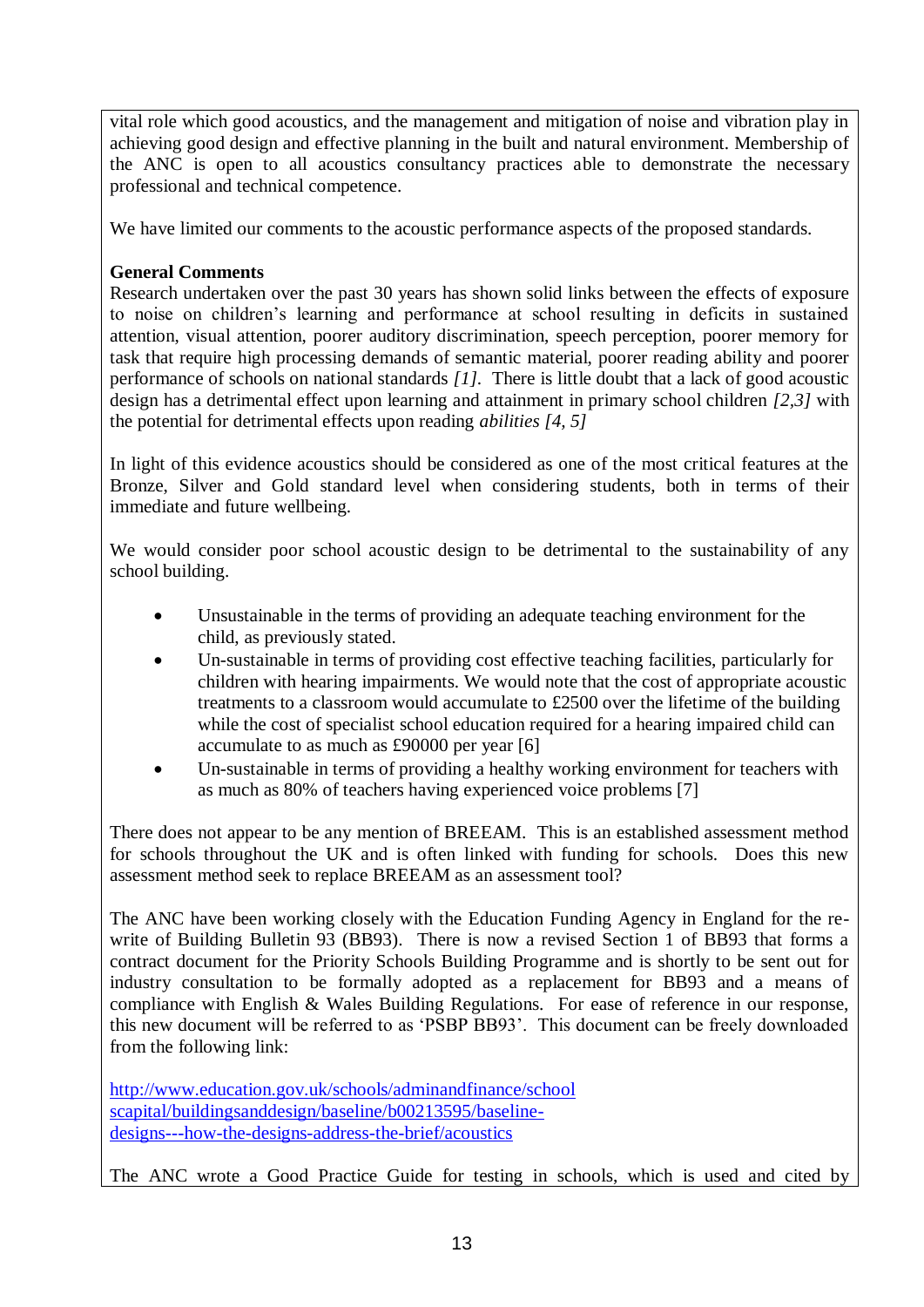BREEAM. This document can be freely downloaded from the following link:

[http://www.association-of-noise](http://www.association-of-noise-consultants.co.uk/ViewFile/Id/326ba9907fb7eea6c5ee3ae7f2ed6d64a7434504)[consultants.co.uk/ViewFile/Id/326ba9907fb7eea6c5ee3ae7f2ed6d64a7434504](http://www.association-of-noise-consultants.co.uk/ViewFile/Id/326ba9907fb7eea6c5ee3ae7f2ed6d64a7434504)

## **Comment on Bronze Standard – Acoustics**

There is no guidance contained within Section 5 of the Handbook, which relates to acoustics within schools. A baseline performance level should be set within the Section 7 document. A prudent starting point would be to require that criteria given in PSBP BB93 be achieved.

## **Comment on Aspect Silver level 5 – Wellbeing (c) Acoustics**

A written specification is asked for from a specialist acoustic consultant covering a range of topic areas. The services of said consultant should be retained throughout the design and construction stages in order to see that due care and attention is paid to acoustic performance and compliance.

No suggestion is given regarding what is considered acceptable as a performance specification. If reference to the guidance in PSBP BB93 is not to be included under the Bronze standard then it should without doubt be included in this section.

If PSBP BB93 is included as Bronze we would recommend that Silver should target PSBP BB93 plus an enhanced level of compliance testing such as 50% of teaching spaces. Our experience has demonstrated that compliance testing is critical to ensuring good levels of workmanship across a development.

It is also noted that the specialist acoustic consultant should be suitably qualified to deal with school design and cites the ANC, IOA and UKAS accreditation schemes. These schemes are purely for the accreditation of competence of testing. They are not an accreditation of the suitability of an individual to undertake school design. This should be changed so that it refers specifically to completion testing only one of the schemes.

The suitability for school acoustic design services should be proven through individuals being Corporate Members of the Institute of Acoustics with a proven track record in the acoustic design of school buildings.

#### **Comments on Aspect Gold Level 5 Wellbeing – (c) Acoustics**

Here an acoustic specification in line with BB93 (2012 edition) is called for in all teaching and ancillary areas.

We would consider BB93 to be the base line level at which schools should be constructed; this does not provide a "Gold" standard in terms of achievement. This approach may result in new schools being built at either a lower standard or no better standard than the schools constructed over the last 15 years.

We would recommend that a Gold standard would be the construction of a School to a suitably enhanced performance level beyond the guidance given in PSBP BB93. This could be proved through the stipulation of higher performance levels and an increased completion testing schedule.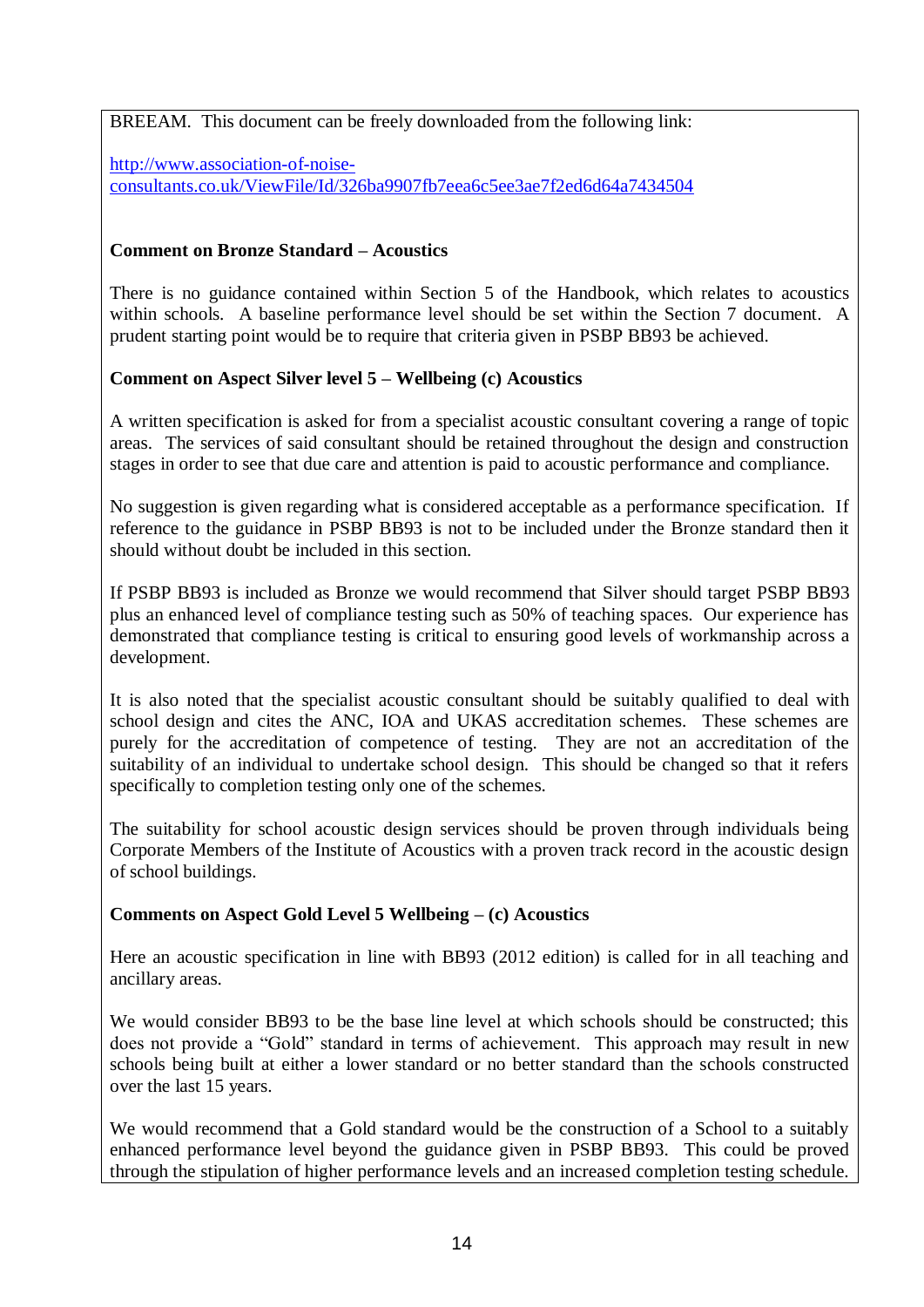A suggested uplift in performance would be 5 dB in order to demonstrate a significant improvement in the environment; this would apply to sound insulation between adjacent spaces. Similarly, in teaching and learning spaces the reverberation time could be reduced to 0.4 seconds, as this has been found to have a significant improvement in the learning environment<sup>[6]</sup>.

The same issue regarding the definition of competence is made in the Gold Level as in the Silver Level. Our comment is reproduced below

It is also noted that the specialist acoustic consultant should be suitably qualified to deal with school design and cites the ANC, IOA and UKAS accreditation schemes. These schemes are purely for the accreditation of competence of testing. They are not an accreditation of the suitability of an individual to undertake school design. This should be changed so that it refers specifically to completion testing only one of the schemes.

The suitability for school acoustic design services should be proven through individuals being Corporate Members of the Institute of Acoustics with a proven track record in the acoustic design of school buildings.

#### **Conclusions**

We would make the Scottish Government aware of the distinct possibility that educational attainment rates could be adversely affected if a fuller consideration of Acoustics in the design of all new schools is not adopted. This would be a disservice to the educational staff within the schools and future generations of pupils and parents.

As the Scottish Government's own proposed document adopted the Brundtland Commissions definition of Sustainable development as being one which meets "the needs of the present without compromising the ability of future generations to meet their own needs" it critical that acoustics is considered more fully in light of this evidence.

# **References**

*[1] The effects of noise on children at school: Shield BM and Dockrell J E Review Journal of Building Acoustics 10(2) 97-106, 2003*

*[2] Community Noise. Archives of Center for Sensory Research, Berglund, B and Lindvall T 1995 1-195* 

*[3] The non-auditory effects of noise Report R10 <http://www.le.ac.uk/ieh/pdf/ExsumR10.pdf> Institute of Environment and Health 1997*

*[4] Problems of Noise in School Settings: a review of literature and the results of an exploratory study, Hetu R, Truchon-Gagnon C, Bilodeau, SA Journal of Speech Language Pathology and Audiology, 1990*

*[5] Revisiting speech interference in classrooms Picard M Bradley JS Audiology 40 221-224, 2001*

[6] The benefits of a Sound Education –Ecophon Saint-Gobain, 2012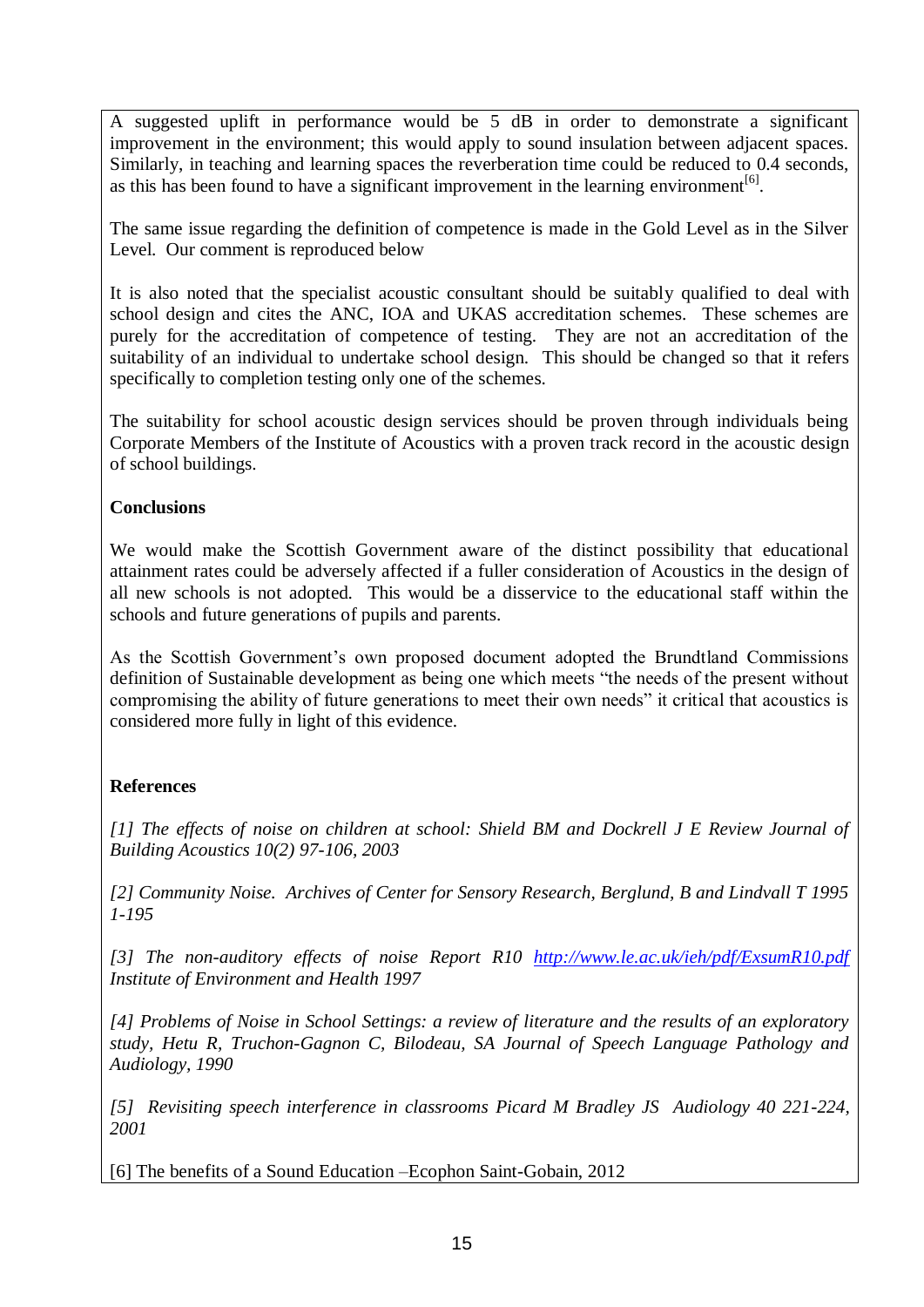*[7] Relationship between subjective voice complaints and acoustic parameters in female teachers' voices Journal of Voice, 13 484-495 Rantala L & Vilkman E 1999.*

#### **6d. Room volume**

Greater room volume through raised ceiling heights offers a greater potential to optimise good quality natural light, and effective natural ventilation strategy. It can also, through good design, improve classroom aesthetics. Increased ceiling heights potentially allow a greater degree of flexibility and adaptability for the layout of activities and in locating of building services. To encourage the potential for classrooms to be naturally light and ventilated it is proposed to introduce a minimum floor to ceiling height.

For further details on proposals please refer to the accompanying draft guidance document.

#### **6d. Do consultees agree with the proposals outlined for addressing room volume?** Yes  $\Box$  No  $\Box$

Where appropriate, please provide comment in support of your answer: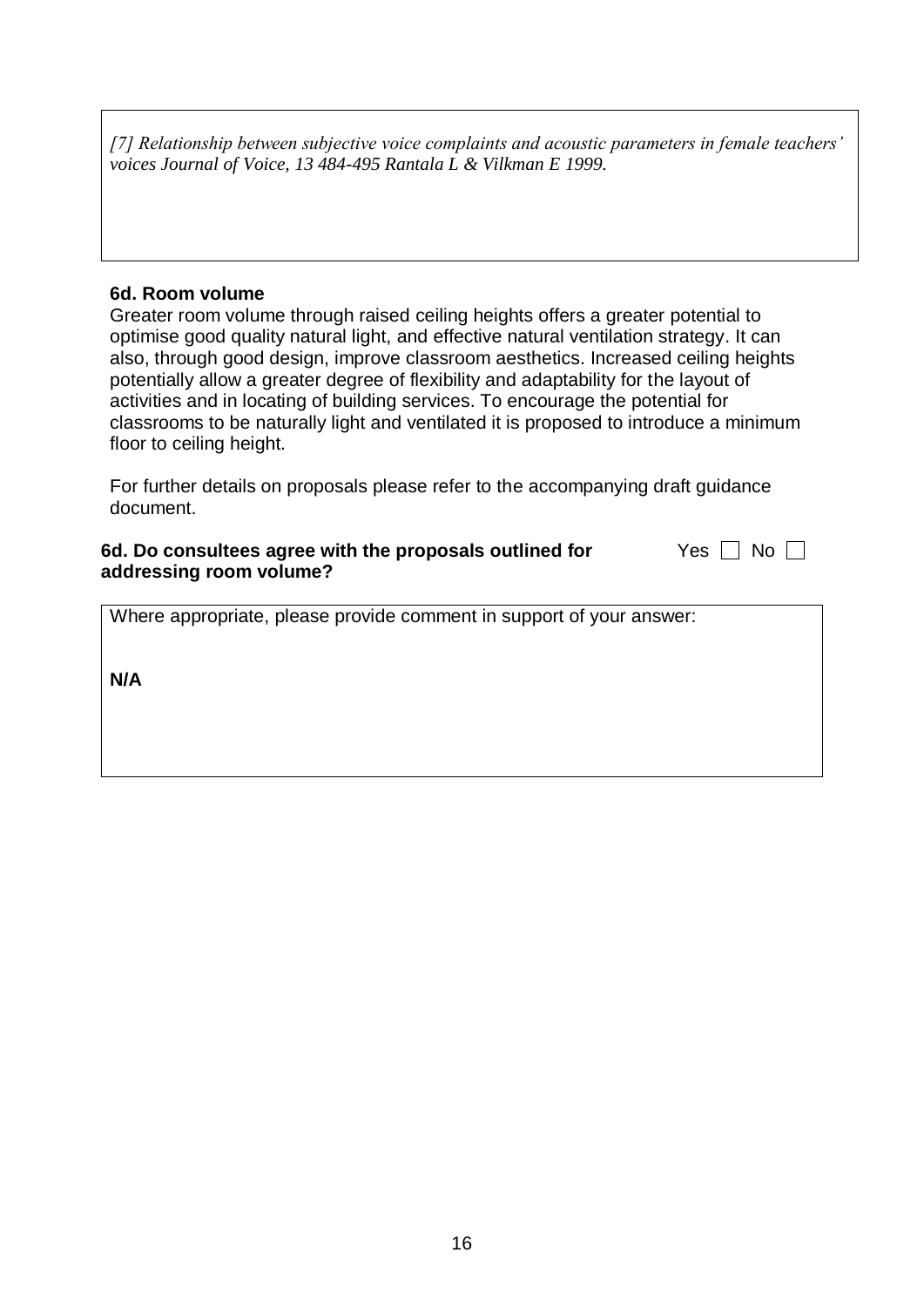# **7. Flexibility and adaptability**

This proposal aims to continue the approach currently taken within building standards, to mainstream utility and general amenity rather than it being the preserve of issues driven by minority interests alone.

Section 3 of the Building Standards Technical Handbooks identifies that all new buildings should be designed to address safety and the welfare and convenience of building users. An inclusive environment is one within which everyone, regardless of age, disability or circumstance, can make use of facilities safely, conveniently and without assistance to the best of their ability.

The first topic for flexibility and adaptability includes facilities within a school that encourage active travel. Active travel is recognised as physical activities such as walking/running, cycling or use of a push scooter or balance bike to travel to and from school. When promoting active travel amenities, including showers and changing facilities, areas to dry clothes and storage lockers are often forgotten when considering users' needs.

# **7a. Cycle storage**

In 2009, the Scottish Government produced a Cycling Action Plan for Scotland which sought to ensure that 10% of all trips would be undertaken by bicycle. There are provisions that can be put in place in and around school buildings to facilitate and encourage cycling to school. Cycling as a mode of transport is valued and there is a desire across local authorities to promote cycling. More recently children have increasingly used non motorised scooters and balance bikes to travel to and from school although the proposals focus primarily on cycling storage.

Considered bicycle parking with sufficient capacity can reduce bicycle clutter that can occur through bikes chained to railings, drainpipes and lighting columns all of which can have an impact on the accessibility and safety of a building.

As well as serving a functional purpose, the provision of a carefully planned, conveniently located, secure parking facilities helps promote cycle use and potentially reduce traffic congestion around schools.

For further details on proposals please refer to the accompanying draft guidance document.

|  | 7a. Do consultees agree with the proposals for cycle storage? $\quad$ <code>Yes</code> $\Box$ <code>No <math>\Box</math></code> |  |
|--|---------------------------------------------------------------------------------------------------------------------------------|--|
|--|---------------------------------------------------------------------------------------------------------------------------------|--|

Where appropriate, please provide comment in support of your answer: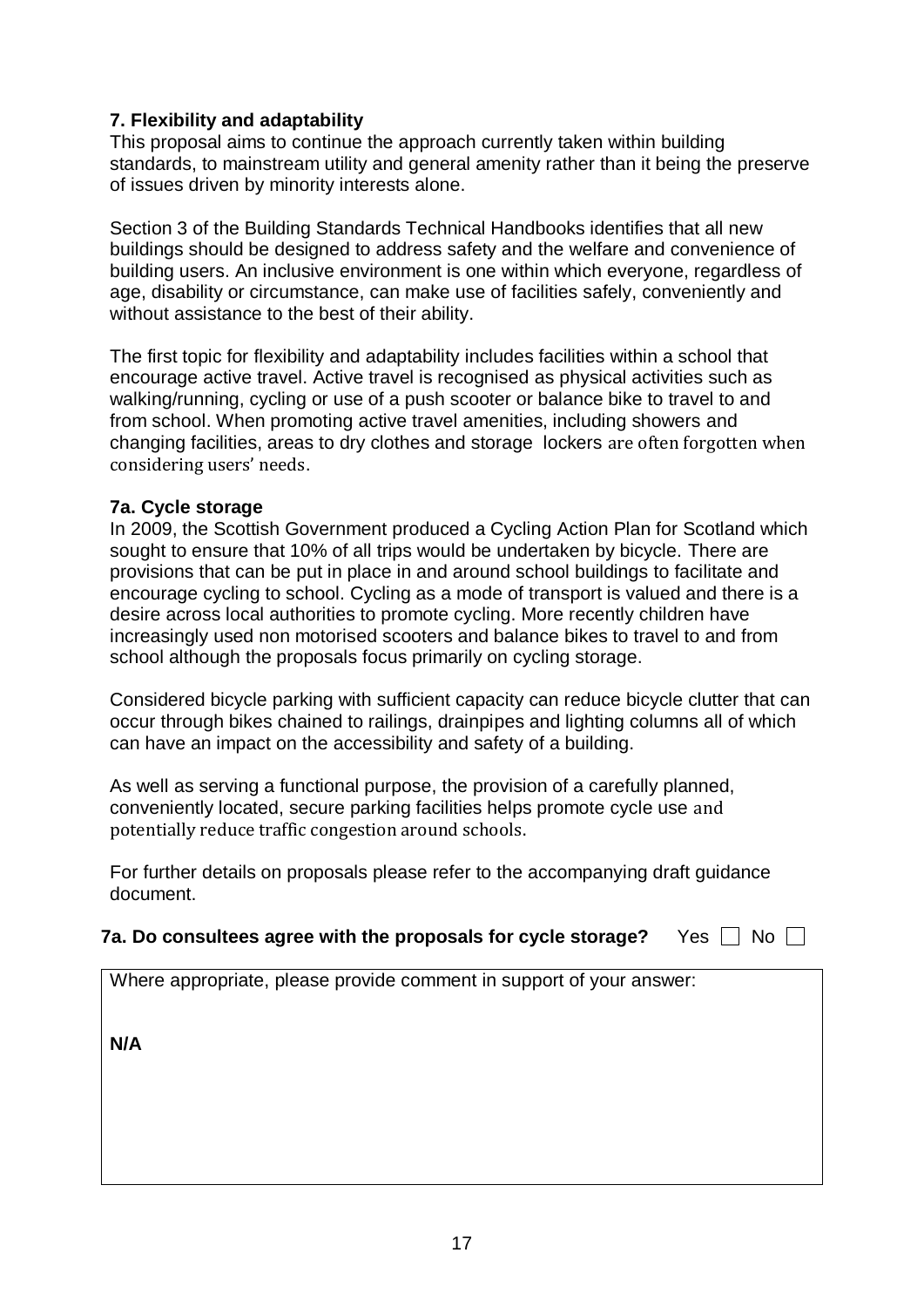# **7b. Pupil and staff active travel facilities**

Additional facilities to encourage active travel are proposed for all schools regardless of cycle parking provision. Knowing that there is a secure place to store helmets and change of clothes as well as facilities to aid the drying of clothing can positively affect an individual's decision to travel to work using alternative transport.

Such facilities will not only be useful for cyclists but also for those people who walk or run to the school (even part of the way) or partake in physical or outdoor activities before, during and after school opening hours.

For further details on proposals please refer to the accompanying draft guidance document.

#### **7b. Do consultees agree with the proposals to support active** Yes  $\Box$  No **travel?**

Where appropriate, please provide comment in support of your answer:

**N/A**

# **7c. Vehicle parking and drop off areas**

Accommodating active travel and, in particular, commuting by cycle may not be suitable for all schools (e.g. rural schools where the distances to schools require vehicular transport or the routes to a school are not suitable for walking or cycling).

Bus and car drop off areas should be provided within the curtilage of the school although they are used for a very short period of time at the beginning and end of the day and could be utilised by a school for other activities. These areas of hard standings should also be constructed of permeable paving and form part of a SUD system.

Where parking facilities, setting down points and turning circles are provided these spaces should be designed to be a level surface that can allow vehicle drop off and parking areas to be utilised for alternative uses.

For further details on proposals please refer to the accompanying draft guidance document.

| 7c1. Do consultees agree that a vehicle parking and vehicle |                      |
|-------------------------------------------------------------|----------------------|
| drop off areas should be level surface for schools?         | Yes $\Box$ No $\Box$ |

Where appropriate, please provide comment in support of your answer: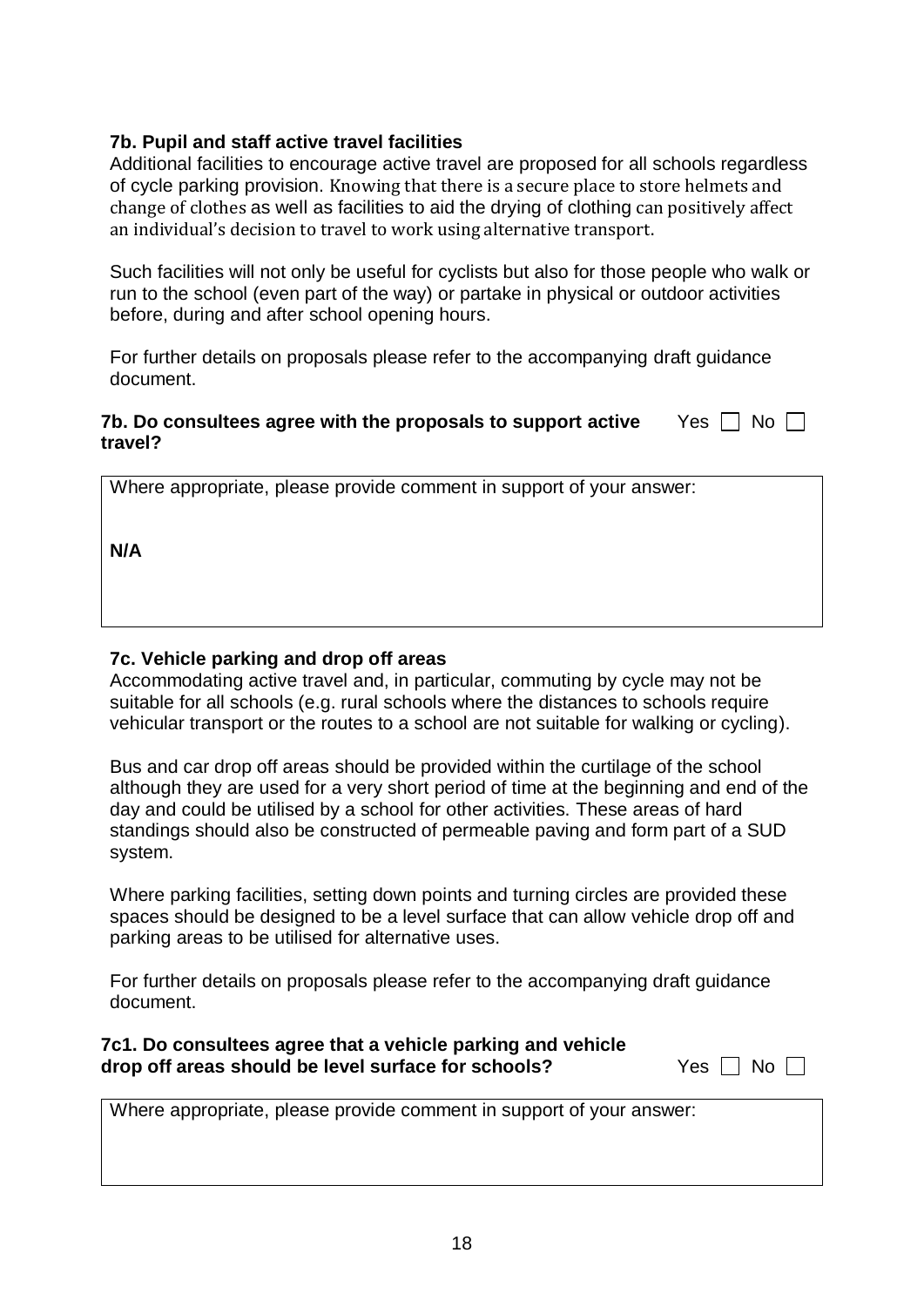**N/A**

# **7c2. Do consultees fell there should be some form of physical control to the vehicle parking and drop off area?** Yes  $\Box$  No  $\Box$

Where appropriate, please provide comment in support of your answer:

**N/A**

# **7d. External teaching space**

The benefits of dedicated outdoor teaching spaces to teachers, students and the wider community alike is becoming increasingly important as part of the education curriculum.

It is proposed that all schools should have an external structure(s) providing protection from inclement weather for the purpose of facilitating general teaching activities external performances or outdoor play in all weather.

For further details of proposals please refer to the accompanying draft guidance document.

#### **7d. Do consultees agree with the external teaching space** Yes  $\Box$  No **proposals?**

Where appropriate, please provide comment in support of your answer: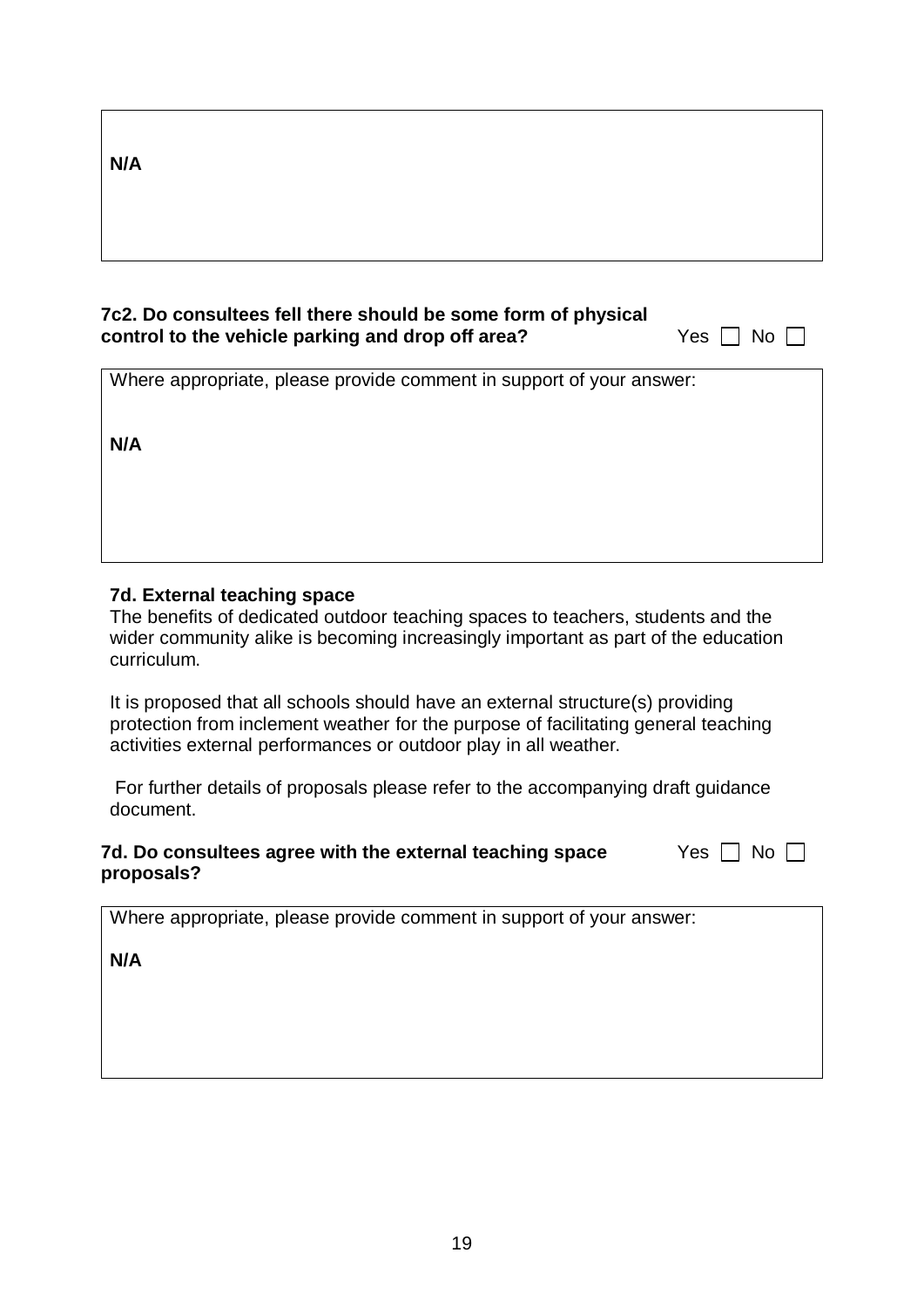# **7.e Accessibility**

Access and circulation within buildings is covered in section 4.2 of the building regulations which asks that, every building is designed and constructed in such a way that safe and unassisted and convenient means of access is provided throughout the building. Proposals seek the primary door to the building should have an automatic powered device.

| 7e. Do consultees support the accessibility proposals?               | Yes $\Box$ No $\Box$ |
|----------------------------------------------------------------------|----------------------|
| Where appropriate, please provide comment in support of your answer: |                      |
| N/A                                                                  |                      |

# **7f. Changing Places toilet**

A Changing Places (CP) toilet is the name used to describe sanitary accommodation that has sufficient space and equipment to enable people with profound and multiple disabilities to use the facilities safely and conveniently. These facilities have more space and equipment than 'standard' accessible toilets currently required by building standards.

British Standard 8300 (Design of buildings and their approaches to meet the needs of disabled people) advises that CP toilets should be provided in any larger building where the public have access in numbers or where visitors might be expected to spend longer periods of time. For example buildings such as sport and leisure facilities, shopping centres and key community buildings within city/town centre.

For further details on proposals please refer to the accompanying draft guidance document.

**7f. Do consultees support the inclusion of a Changing Places toilet provision at the gold level?** Yes  $\Box$  No  $\Box$ 

Where appropriate, please provide comment in support of your answer:

**NA/**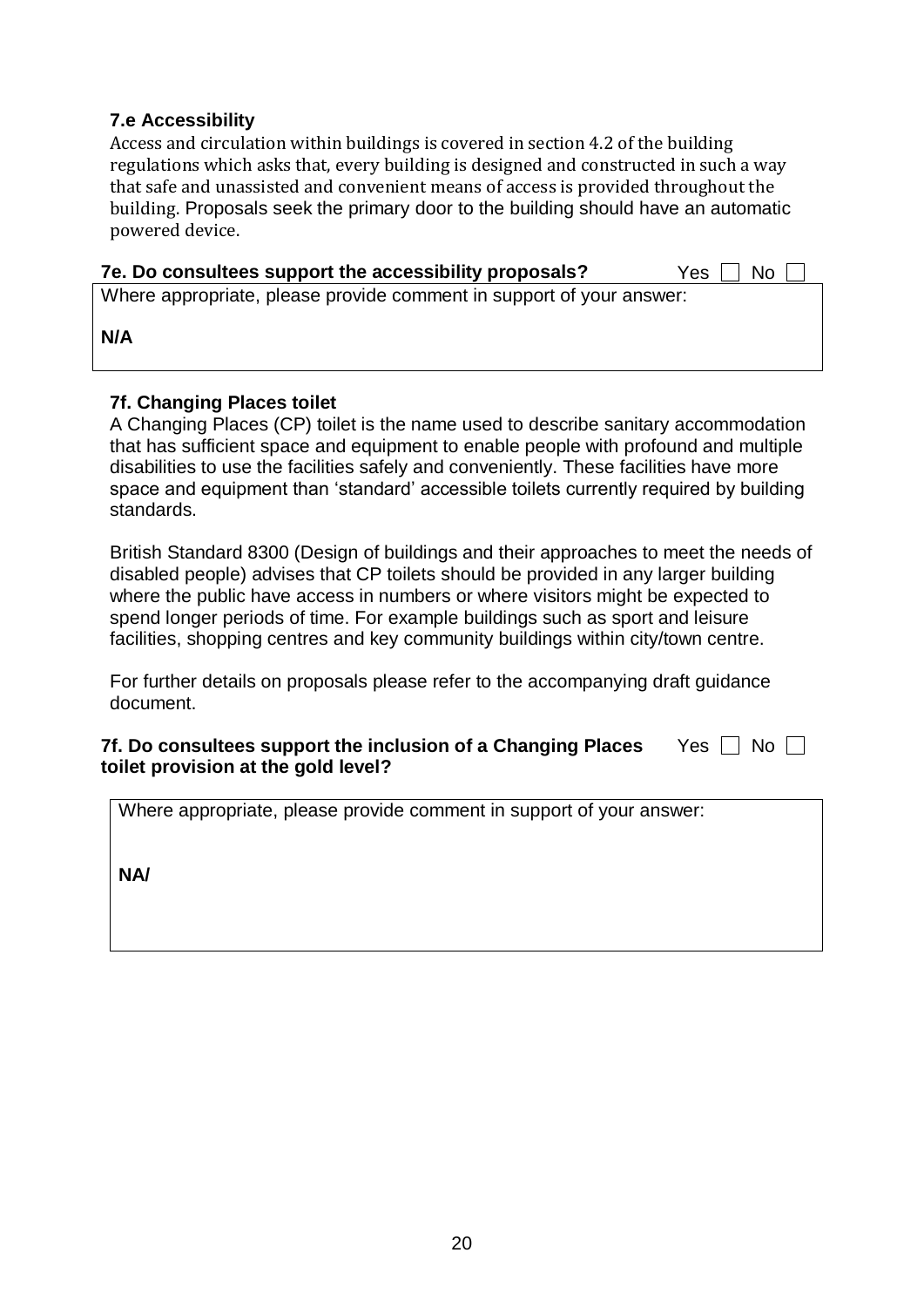# **8. Material Use and Waste**

The collection and sorting of solid waste for recycling is an activity that building users can make everyday contributions towards. It helps balance the technical design focus of many of the other aspects because it is part of an adaptive solution to a sustainable future.

In developing the non domestic system, the use of materials and traditional construction techniques is perceived as having a significant role in contributing to overall sustainability. Materials are viewed positively if they are, locally sourced, recycled, or possess low-embodied energy.

However regulation to address environmental, sustainable or ethical sourcing of materials is too complex at present to be verified at building warrant for some of the following reasons:

- Under the European Construction Products Regulations Directive, regulations cannot impose a barrier to trade according to Article 6. It is possible that a regulation Policy would lead to infraction.
- Any legal limitations under the Building (Scotland) Act 2003, it is improbable that Building regulations would favour a specific building material, in terms of its classification (e.g. timber steel concrete)
- The verification of specified materials traced back to a source or production process via a Chain of Custody (CoC) can be very complex, understanding the sustainable credentials of a huge variety of building materials is often unclear and defined by constantly shifting parameters.
- Accurately assessing, at warrant stage, the quantity of material intended to be used. Quantity would need to be measured in value, volume or mass. Evaluating the ecological value of material– Natural materials such as timber and stone and – processed material such as polycarbonates or other heavily manufactured materials.

It is not proposed to be included at this time, but it is envisaged that the platinum level offers the ability to increase the scope for this topic.

#### **8a. Provision for solid waste recycling during use**

In 2008, Europe introduced the Waste Framework Directive which identified the prevention of waste as the highest priority, followed by reuse, recycling, recovery of other value (e.g. energy) and finally disposal as the least desirable option.

According to the definition in the directive, any substance or object the holder discards, intends to discard or is required to discard" is Waste under the Waste Framework Directive (European Directive 2006/12/EC).

In 2010, the SG introduced a Zero Waste Action Plan which set out a vision, where all types of waste are dealt with, regardless of where they came from. The SG has set a target of 70% recycling and composting of all waste by 2025. The Zero Waste Plan emphasises the importance of separating different materials in the waste stream to simplify the process of recovering their value.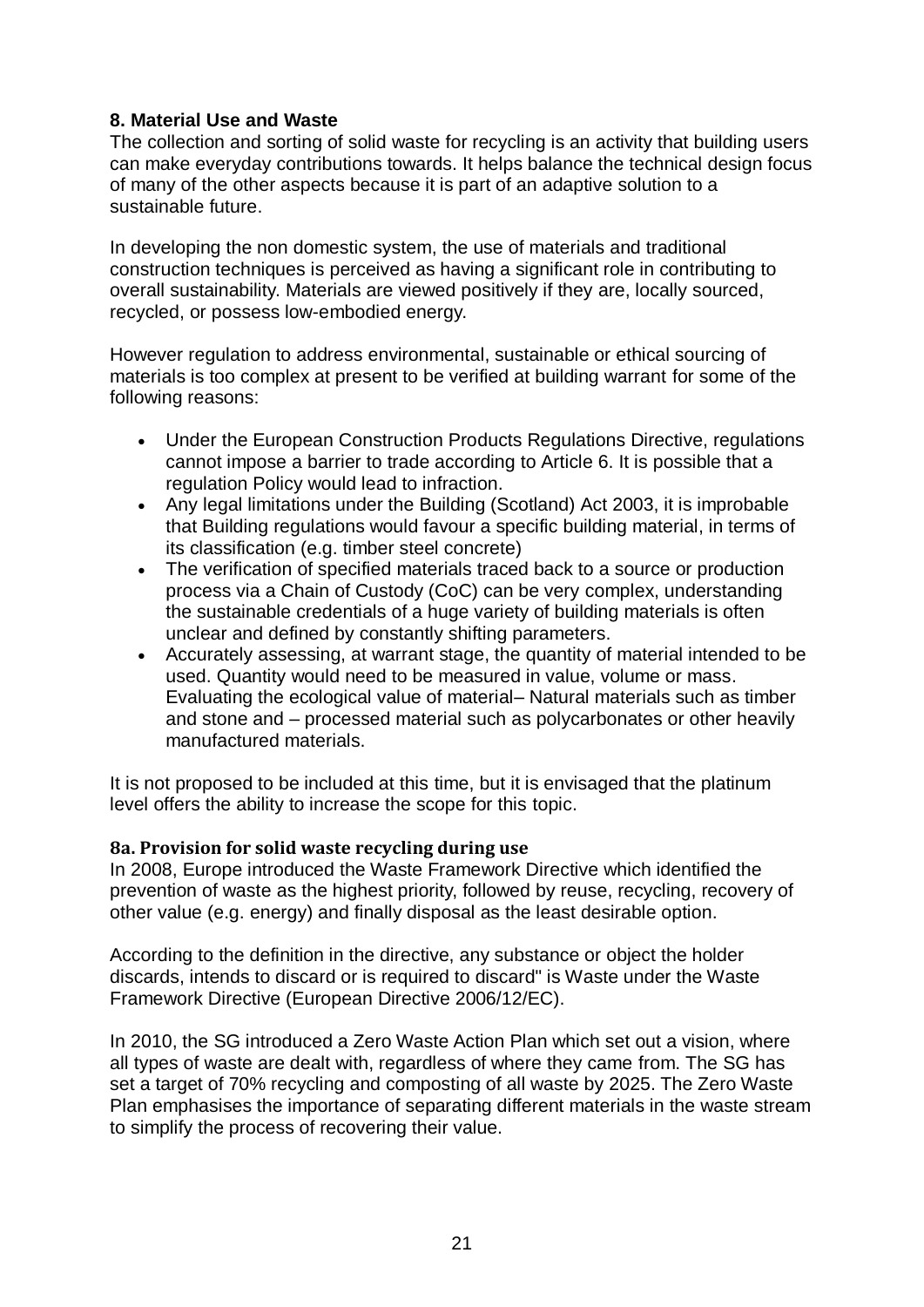All 32 Local Authorities have Waste Management plans in force to ensure that recyclable materials are segregated for recycling. There is no provision for 'storage for the recycling of solid waste' as part of existing Building Regulations for non domestic buildings.

Beyond the materials typically identified for recycling, food waste can also be collected separately and treated using a biological process, such as a sustainable fertiliser for farms, anaerobic digestion or bio-gas facility, to produce energy used to heat and power buildings. The space allocated for food waste should also be:

- Convenient to where food waste is most likely to occur (e.g. kitchens/dining spaces/common rooms).
- Accessible and maintainable.

Provisions are for dedicated areas for recycling and composting located at convenient places within school grounds, A strategy document will identify these areas. This can facilitate temporary storage before transfer to a main storage point or a collection point easily managed by schools and reflects the approach taken by Local Authorities in meeting their Waste Management Plan obligations. This further aligns with national initiatives such as Eco schools which have a strong focus on reducing waster, re- using existing materials and recycling within schools. Provisions will include dedicated areas for waste collection that will be transported for off site.

For further details on proposals please refer to the accompanying draft guidance document

#### **8a. Do consultees agree with the proposals outlined for solid** Yes  $\Box$  No **waste recycling?**

Where appropriate, please provide comment in support of your answer:

**NA/**

#### **8b.Gold level material and waste**

Currently there are no firm proposals for material use and waste at the Gold level. Three options looking at materials of the built form were discussed:

- (1) a site waste management plan (SWMP),
- (2) materials maintenance document
- (3) designing for deconstruction.

Building Standards would welcome the views of consultees for inclusion of one or more of the measures to be included as part of the material and use waste aspect.

(1) A site waste management plan: This would tackle the problem of construction waste. SWMPs are a mandatory legal requirement in England and all construction and demolition projects worth more than £300,000 must have a SWMP before construction commences. In Scotland there is no legal requirement as yet and it is envisaged that Scotland's Zero Waste Plan will encourage SWMP by voluntary basis. The intention of a SWMP is to find out where all construction waste is going and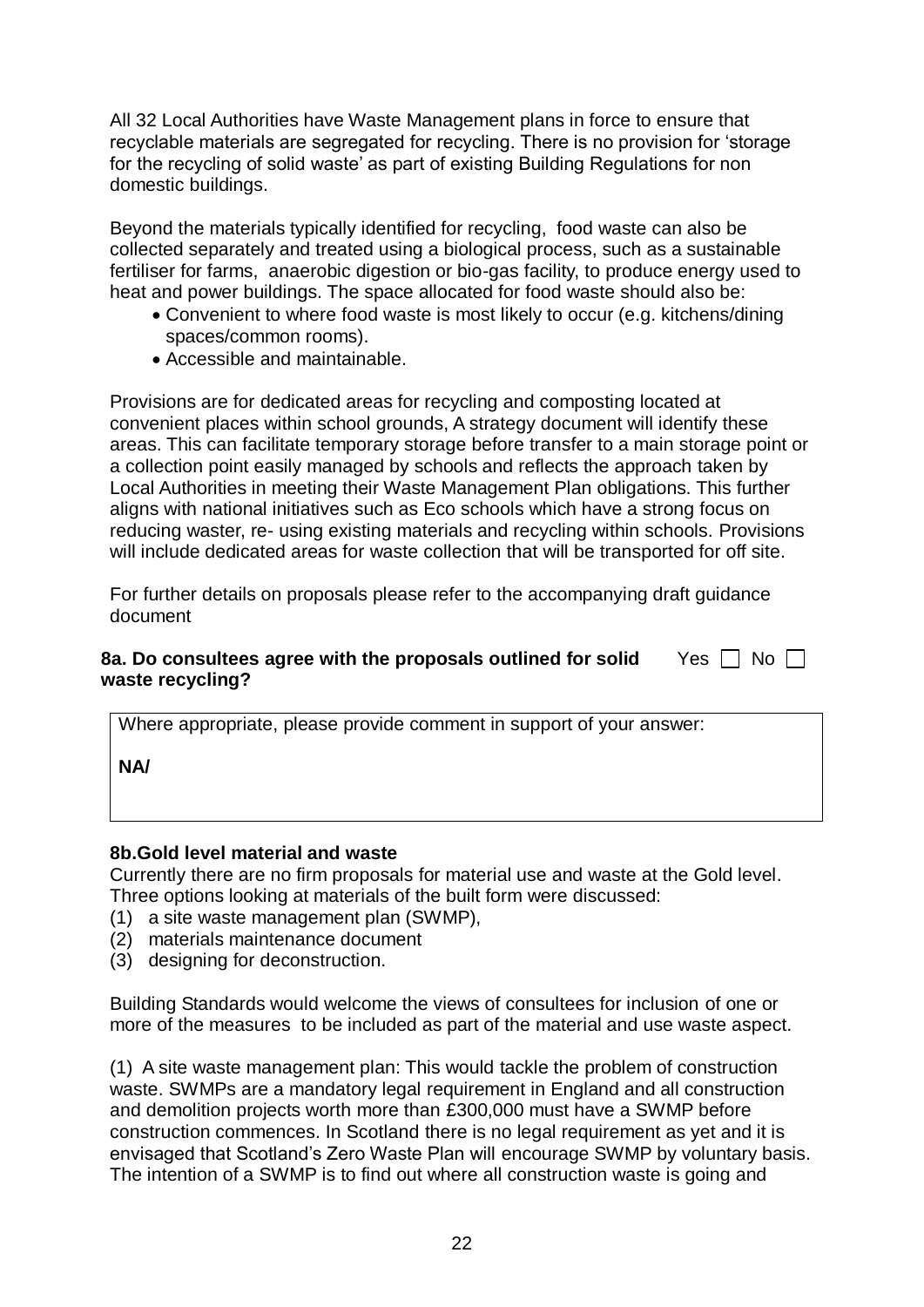hence reduce illegal fly tipping while providing cost savings through reduced requirements for materials, disposal costs and the sale of materials. Moreover, SWMPs can reduce the impact on the local community and the surrounding environment from construction and demolition waste, and hence build good public relationships through corporate social responsibility.

The best opportunity to reduce construction waste occurs at the early design stage, before construction on site starts. To maximise its effectiveness waste management should be on the agenda from an early stage and incorporated in designs by architects and engineers.

Information needed for effective SWMPs include:

- Detailed project information
- Material quantity schedules
- Types of waste and quantities and initial costs pre-design
- Construction schedules to understand when waste will be generated to target key areas of project (large quantities of wood/steel produced etc)

Concerns were raised in the working group relating to the introduction of SWMPs, highlighting that, in general, waste management data and record keeping is poor and often not suitable for smaller contracts. Outcomes focussed more on waste prevention rather than waste management. The managing and sorting of waste is only beneficial if there are recovery processes available.

### **8b(1). Do consultees have further views on the inclusion of a site waste management plan as part of the sustainability labelling at the Gold level?**

|  |  | ง∩ |
|--|--|----|
|--|--|----|

Where appropriate, please provide comment in support of your answer:

**N/A**

(2) Materials maintenance document: Often building materials are not specified for 'sustainable' reasons although selection can be justified by a several reasons including cost, durability, aesthetics, buildability statutory requirements, thermal performance, labour expertise or availability or for ease of maintenance. A building material may be used as a component as part of an overall building strategy.

A school is generally viewed as a key building in the local community and stewardship perceived as a collective responsibility. It is proposed that a materials maintenance document should outline the key materials (including materials characteristics, anticipated lifespan and any maintenance requirements) used in the construction. Understanding the nature of the materials used and any maintenance required to the building could extend the useful life of building and minimise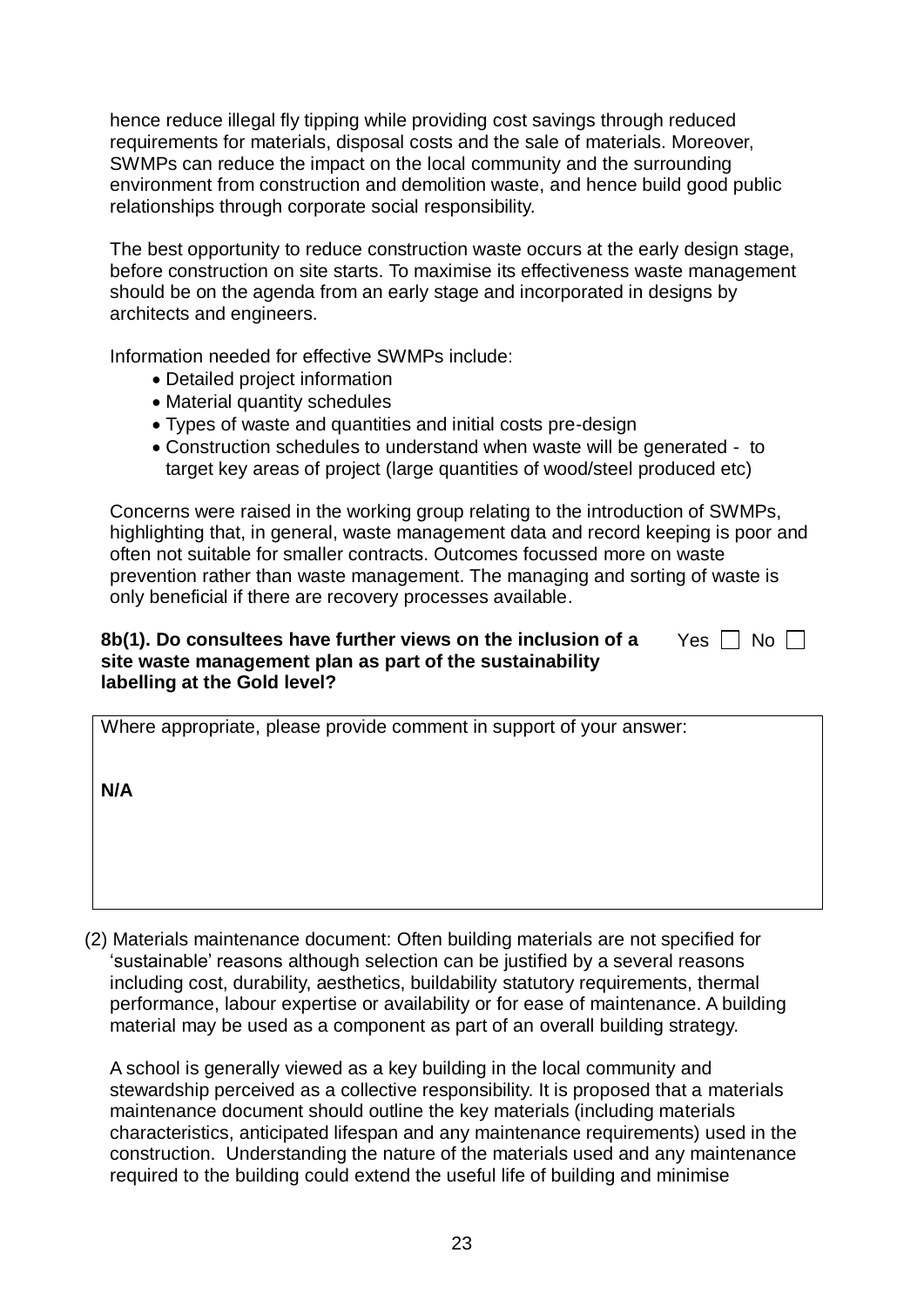disruption due to potential neglect of upkeep. A simple form of communicating the intentions of the designers can bridge the information gap between the technical specifiers and those with responsibility for stewardship of the built fabric (facilities managers, estates departments or school janitors).

The document would not benchmark a building material but to inform a building occupant of the decisions that were made when selecting the material. Although no 'rating' is be given for the material, the designer would have to consider/ or justify the material thereby raising awareness of the benefits of the whole lifecycle cost of the material.

It is proposed that the document would outline the material and material composition of the key components of a building such as super structure, secondary structure and building envelope.

For each key component the designer would be required to:

- a) identify a building material
- b) define its performance characteristics, proposed expected lifecycle,
- c) maintenance requirements (describe maintenance procedure).

There may be an opportunity for the materials document to align with the new materials library as developed by SUST and be included as part of the information required within the building users guide. The document could have many educational benefits such as publicly raising the awareness on the complexities of material sourcing and highlighting that 'sustainable specified materials' are dependent on diverse factors that alter during a building's life. It could also be a tentative first step in the long-term goal of the Sullivan Report's ambition of total-life zero carbon buildings by 2030.

Particular interest groups or industry representatives may criticise a sustainability label awarded to a building that uses a particular material which may have been produced from a finite resource or is transported from a distant country.

Yes  $\Box$  No  $\Box$ 

#### **8b(2). Do consultees have further views on the inclusion of material maintenance document as part of the sustainability labelling at the Gold level?**

**Where appropriate, please provide comment in support of your answer: N/A**

(3) Design and detailing for de-construction at the start of a project enables a building, at the end of its useful lifespan, to be a future resource and help "close the loop" for resource use. It also designs out future risk and cost by ensuring that building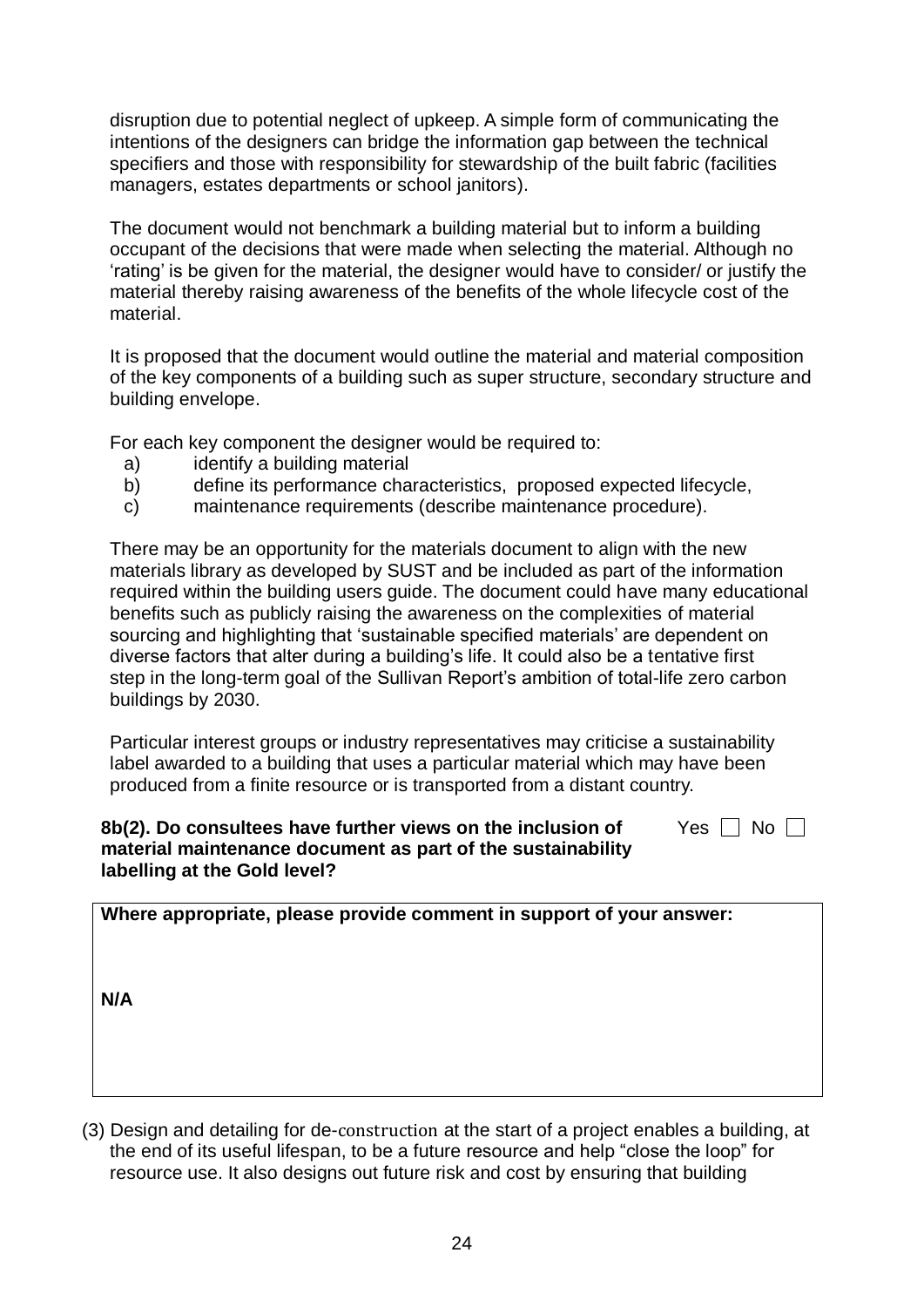elements and products can be quickly and easily maintained and replaced. This is particularly important if they become unacceptable under future environmental legislation which is an increasingly common occurrence. Detailing for deconstruction makes a building more attractive as an investment opportunity.

Reducing wastefulness of the built-form through encouraging demountable construction offers a practical route towards sustainable development via a long-life, loose-fit approach. Further information on the principles of designing for deconstruction can be found through the SEDA website [here.](http://www.seda.uk.net/assets/files/guides/dfd.pdf)

However it may present difficulties for designers and verifiers. Often a warrant is submitted with very little detailed information on the construction of component parts and verifying design and detailing for deconstruction would require information for a school design to be progressed considerably further than is typically done. Including design and detailing for de-construction would require significant additional training to enable this to be verified.

Yes  $\Box$  No  $\Box$ 

| 8b(3). Do consultees have further views on the inclusion of |
|-------------------------------------------------------------|
| design and detailing for de-construction as part of the     |
| sustainability labelling at the Gold level?                 |

|  | <b>Reasons for answer</b> |
|--|---------------------------|
|--|---------------------------|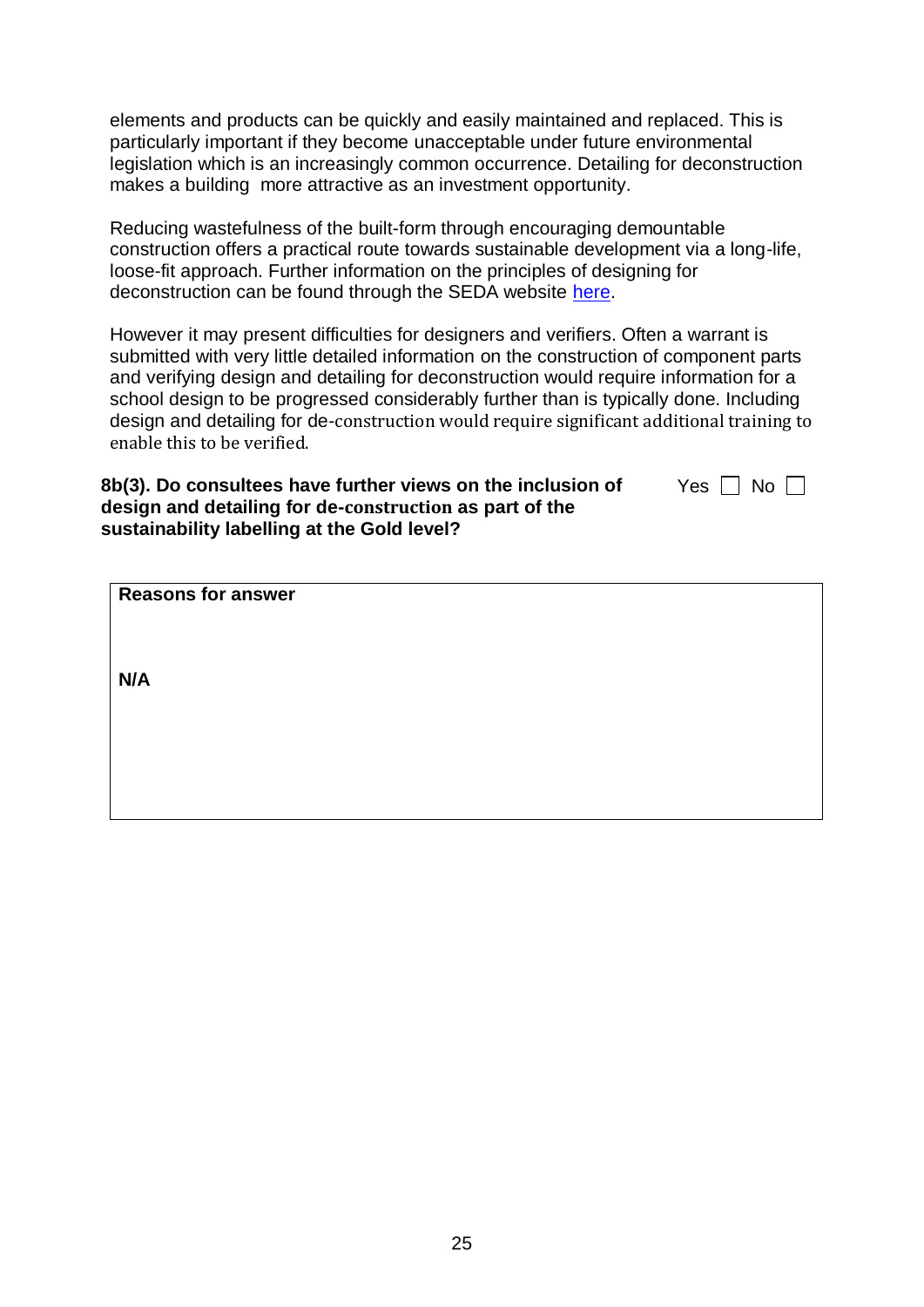# **9. Optimising Performance**

Standard 6.8 of the Technical Handbooks requires occupiers of a building to be provided with written information by the owner on the operation and maintenance of the *building* services and energy supply systems. The information provided under standard 6.8 is more appropriate to the maintenance staff for the building.

Sustainable principles are high on the educational agenda with schemes such as Eco-Schools and Grounds for Learning intended to encourage schools to take action to improve their environmental performance and understanding.

A school designed to be energy efficient will only be energy efficient in practice if it is operated in the way it was intended. The maintenance staff will be responsible for the overall operation and maintenance of the building and its building services. However the users (pupils and teaching and administration staff) can contribute to the successful operation in their local areas.

## **9. a. User information guide.**

This aspect looks to offer guidance appropriate to the users of buildings on the ways in which building fabric and building services for the school are intended to function and how they can optimise its performance locally within their classrooms or other teaching areas. The guidance will explain inter-relationships between issues such as insulation, heating and ventilation; use of windows, ventilators and equipment controls and LZCT if appropriate.

As systems and technologies are developed to meet improvements in energy and carbon standards, the fabric and services are becoming more complex and the use of building-integrated renewable technologies such as micro wind turbines, photovoltaic arrays, and solar hot water systems increase. The correct use and maintenance of building services equipment is essential if optimal energy efficiency is to be achieved from such equipment.

The guidance will look at the behavioural issues related to the school user and should highlight links between passive and active measures to emphasise a greater understanding of the relationships between:

- heat loss, heat gain and cooling through both fabric and ventilation
- the provision of fresh air from mechanical or natural means
- different building strategies appropriate for summer and winter operation
- controlling natural and artificial lighting.

A school designed to be energy efficient will only be successful if occupants appreciate how it was intended to be operated. To assist occupants in understanding where energy is being used in a building, a visual device could be used to raise awareness of energy use and to alert occupants if one or more of the systems stop working.

A Quick Start Guide was introduced for the domestic sustainability labelling and the principles well received by both designers and building users. The proposed guidance for schools would build upon the approach developed in the domestic labelling system, a link of which can be found below. <http://www.scotland.gov.uk/Resource/Doc/217736/0118061.pdf>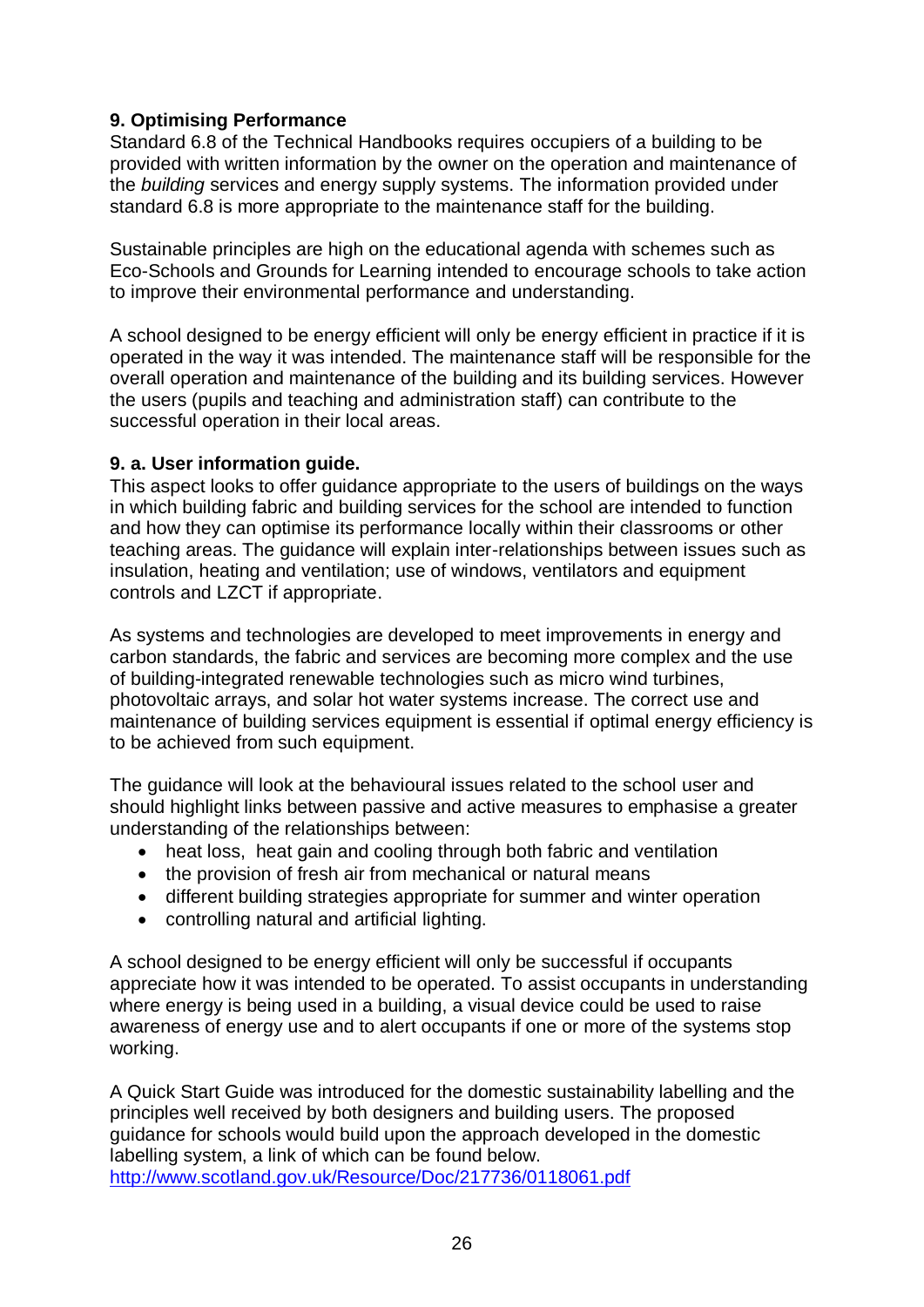The guide would be concise non technical and accessible to all, using diagrams and coloured presentations. The information would be available in digital format to allow it to be made available as a printed guide and/or be stored online on a central server perhaps to be used on a TV information board, a server screen savers for the schools equipment or part of a home screen where Wi-Fi is available.

For further details on proposals please refer to the accompanying draft guidance document

| 9a. Do consultees agree with the criteria for a user information $\quad$ Yes $\Box\,$ No $\Box$ |  |
|-------------------------------------------------------------------------------------------------|--|
| guide?                                                                                          |  |

| <b>Reasons for answer</b> |  |  |
|---------------------------|--|--|
| N/A                       |  |  |
|                           |  |  |

#### **9b Resource use display**

To assist building users to monitor energy consumption it is proposed that a resource use monitor is made publicly accessible to all users.

The first upper level would have a real-time resource use monitor at the principal entrance area to the building displaying electricity use. In addition, for the second upper level monitors would also be located in all teaching spaces and the data could be collected centrally to allow for comparison over a period of time.

#### **9a. Do consultees agree with the criteria for a resource use display as part of the user information?** Yes  $\Box$  No  $\Box$

| <b>Reasons for answer</b> |  |  |
|---------------------------|--|--|
|---------------------------|--|--|